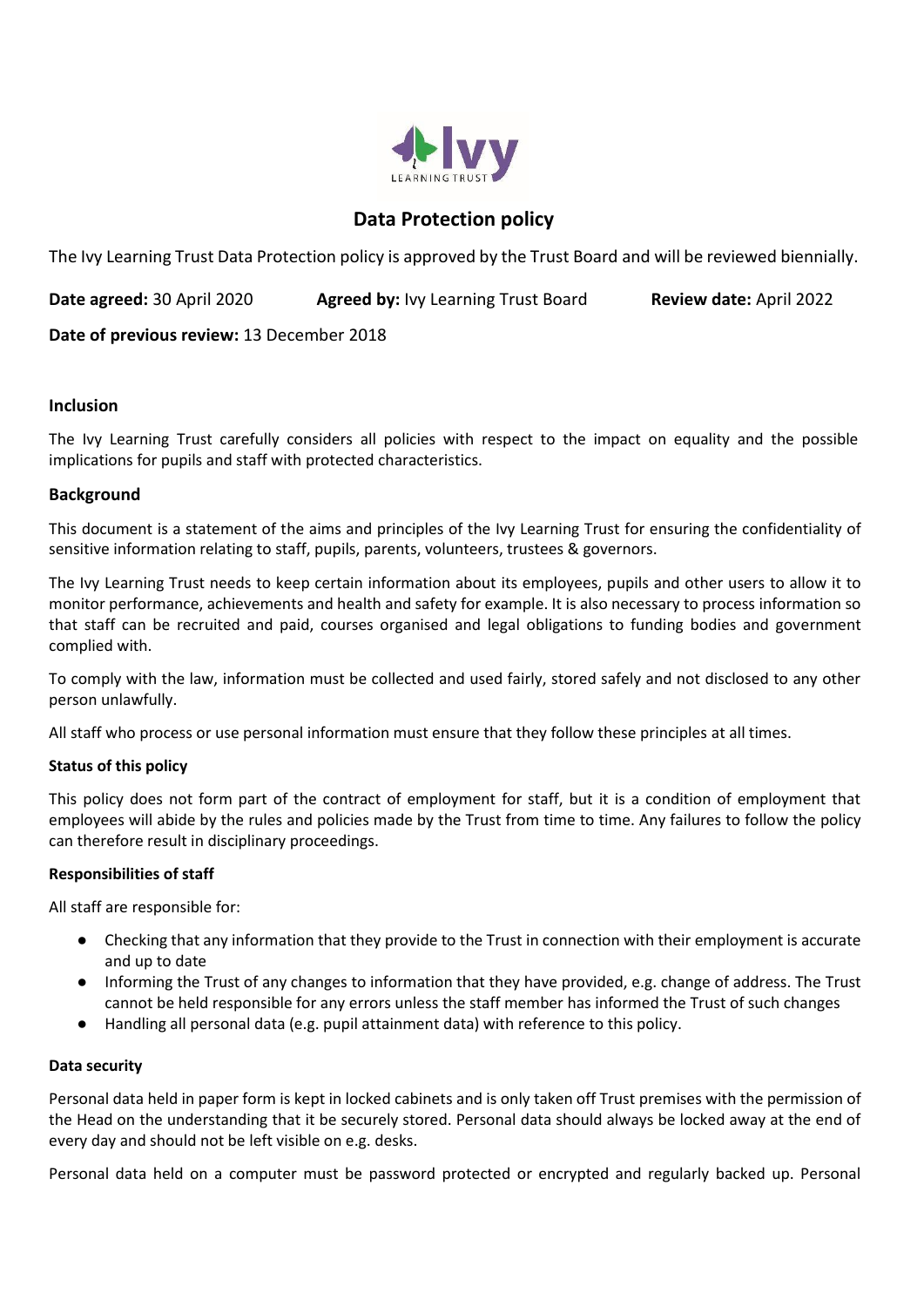information must be kept in a locked filing cabinet, drawer or safe. Personal information held on a memory drive must be encrypted and kept in a locked filing cabinet, drawer or safe. Laptops and computers are password protected. Passwords must not be shared. Sensitive data should never be stored off site.

Child Protection records are kept in locked cabinets and access is restricted to trained Child Protection Officers.

Personal information should not be disclosed orally, in writing, via web pages or by any other means, accidentally or otherwise, to any unauthorised third party. Staff should note that unauthorised disclosure will usually be a disciplinary matter, and may be considered gross misconduct in some cases.

## **Introduction**

The General Data Protection Regulation (GDPR) ensures a balance between an individual's rights to privacy and the lawful processing of personal data undertaken by organisations in the course of their business. It aims to protect the rights of individuals about whom data is obtained, stored, processed or supplied and requires that organisations take appropriate security measures against unauthorised access, alteration, disclosure or destruction of personal data.

The Trust will protect and maintain a balance between data protection rights in accordance with the GDPR. This policy sets out how we handle the personal data of our pupils, parents, suppliers, employees, workers and other third parties.

This policy does not form part of any individual's terms and conditions of employment with the Trust and is not intended to have a contractual effect. Changes to data protection legislation will be monitored and further amendments may be required to this policy in order to remain compliant with legal obligations.

All members of staff are required to familiarise themselves with its content and comply with the provisions contained in it. Breach of this policy will be treated as a disciplinary offence which may result in disciplinary action under the Trust's Disciplinary Policy and Procedure up to and including summary dismissal depending on the seriousness of the breach.

## **Section 1 - Definitions**

#### **Personal data**

Personal data is any information relating to an individual where the individual can be identified (directly or indirectly) from that data alone or in combination with other identifiers we possess or can reasonably access. This includes special category data and pseudonymised personal data but excludes anonymous data or data that has had the identity of an individual permanently removed.

Personal data can be factual (for example a name, email address, location or date of birth) or an opinion about that person's actions or behaviour.

Personal data will be stored either electronically or as part of a structured manual filing system in such a way that it can be retrieved automatically by reference to the individual or criteria relating to that individual.

#### **Special category data**

Previously termed "Sensitive Personal Data", Special Category Data is similar by definition and refers to data concerning an individual Data Subject's racial or ethnic origin, political or religious beliefs, trade union membership, physical and mental health, sexuality, biometric or genetic data and personal data relating to criminal offences and convictions.

#### **Data subject**

An individual about whom such information is stored is known as the Data Subject. It includes but is not limited to employees.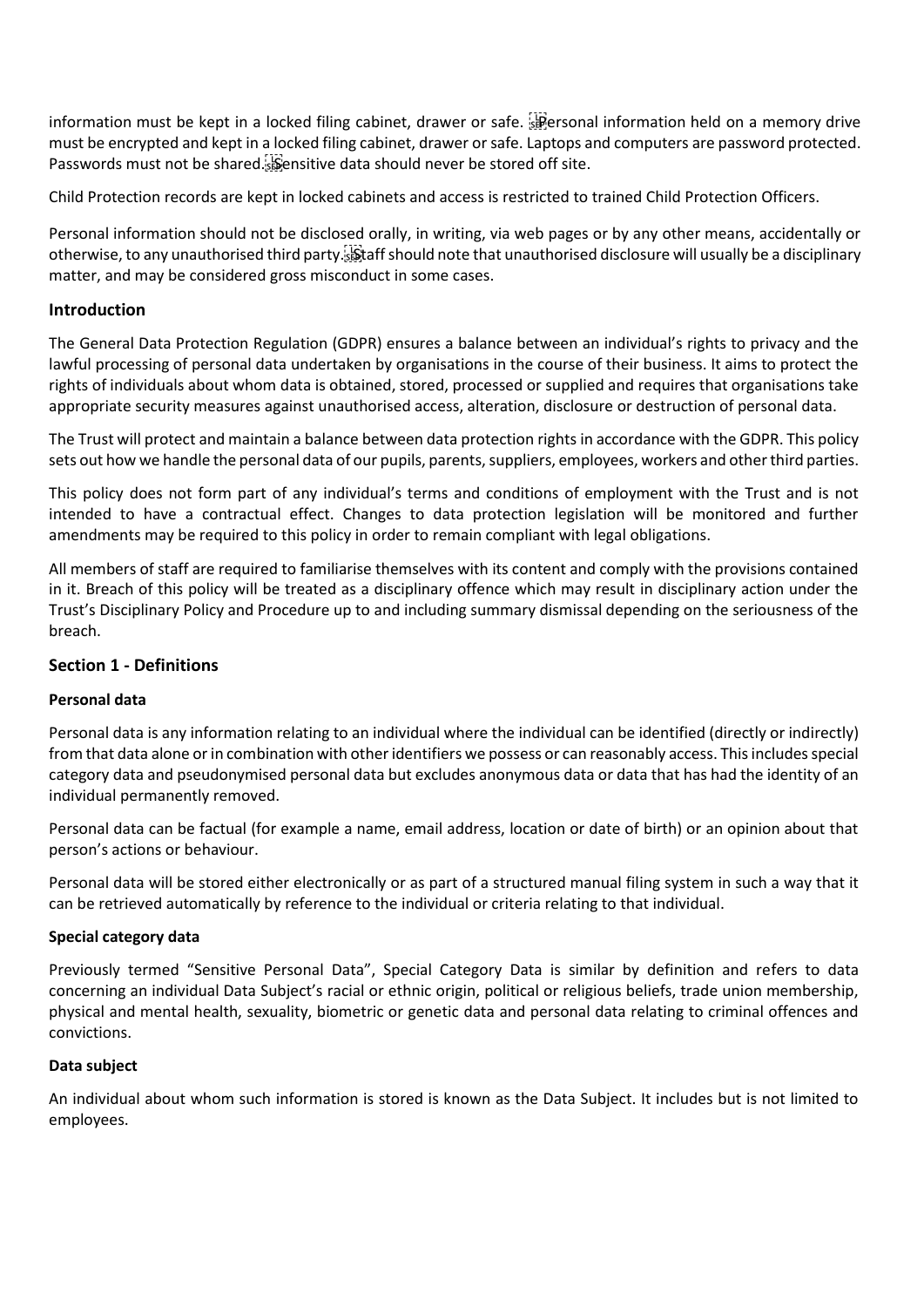#### **Data controller**

The organisation storing and controlling such information (i.e. the Trust) is referred to as the Data Controller.

#### **Processing**

Processing data involves any activity that involves the use of personal data. This includes but is not limited to: obtaining, recording or holding data or carrying out any operation or set of operations on that data such as organisation, amending, retrieving using, disclosing, erasing or destroying it. Processing also includes transmitting or transferring personal data to third parties.

#### **Automated processing**

Automated processing covers any form of automated processing of personal data consisting of the use of personal data to evaluate certain personal aspects relating to an individual, in particular to analyse or predict aspects concerning that individual's performance at work, economic situation, health, personal preferences, interests, reliability, behaviour, location or movements.

An example of automated processing includes profiling and automated decision making. Automatic decision making is when a decision is made which is based solely on automated processing which produces legal effects or significantly affects an individual. Automated decision making is prohibited except in exceptional circumstances.

### **Data Protection Impact Assessment (DPIA)**

DPIAs are a tool used to identify risks in data processing activities with a view to reducing them.

#### **Criminal Records Information**

This refers to personal information relating to criminal convictions and offences, allegations, proceedings, and related security measures.

#### **Biometric information**

This is information about a person's external physical characteristics such as fingerprints and the features of a person's eye. No Ivy schools collect such data.

#### **Section 2 - When can the Trust process personal data**

#### **Data Protection principles**

The Trust is responsible for and adhere to the principles relating to the processing of personal data as set out in the GDPR.

The principles the Trust must adhere to are: -

- (1) Personal data must be processed lawfully, fairly and in a transparent manner;
- (2) Personal data must be collected only for specified, explicit and legitimate purposes;
- (3) Personal data must be adequate, relevant and limited to what is necessary in relation to the purposes for which it is processed;
- (4) Personal data must be accurate and, where necessary, kept up to date;
- (5) Personal data must not be kept in a form which permits identification of data subjects for longer than is necessary for the purposes for which the data is processed; and
- (6) Personal data must be processed in a manner that ensures its security using appropriate technical and organisational measures to protect against unauthorised or unlawful processing and against accidental loss, destruction or damage.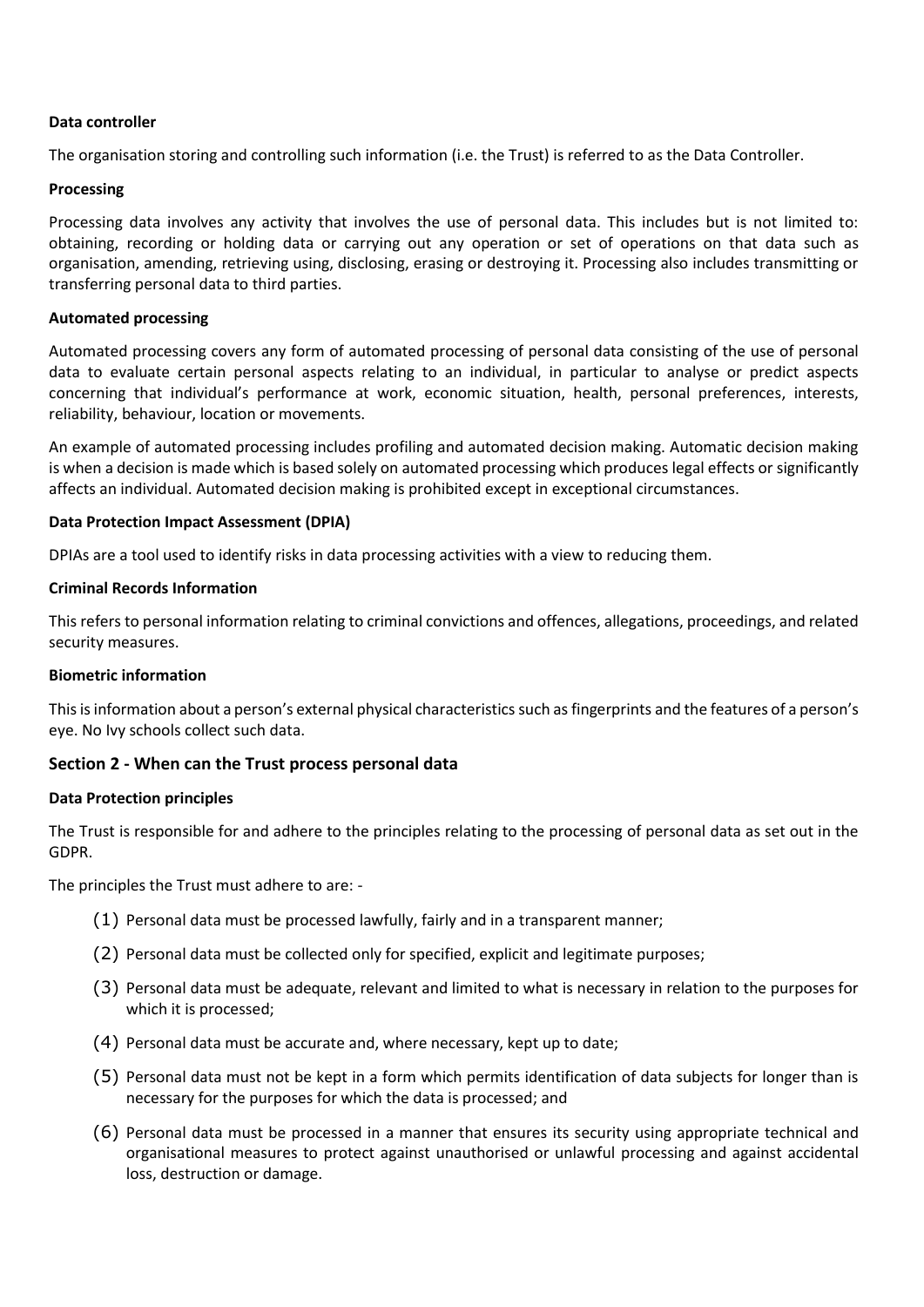Further details on each of the above principles is set out below.

## **Principle 1: Personal data must be processed lawfully, fairly and in a transparent manner**

The Trust only collects, processes and shares personal data fairly and lawfully and for specified purposes. The Trust must have a specified purpose for processing personal data and special category of data as set out in the GDPR.

Before the processing starts for the first time we will review the purposes of the particular processing activity and select the most appropriate lawful basis for that processing. We will then regularly review those purposes whilst processing continues in order to satisfy ourselves that the processing is necessary for the purpose of the relevant lawful basis (i.e. that there is no other reasonable way to achieve that purpose).

### **Personal data**

The Trust may only process a data subject's personal data if one of the following fair processing conditions are met: -

- The data subject has given their consent;
- The processing is necessary for the performance of a contract with the data subject or for taking steps at their request to enter into a contract;
- To protect the data subject's vital interests;
- To meet our legal compliance obligations (other than a contractual obligation);
- To perform a task in the public interest or in order to carry out official functions as authorised by law;
- For the purposes of the Trust's legitimate interests where authorised in accordance with data protection legislation. This is provided that it would not prejudice the rights and freedoms or legitimate interests of the data subject.

#### **Special category data**

The Trust may only process special category data if they are entitled to process personal data (using one of the fair processing conditions above) AND one of the following conditions are met: -

- The data subject has given their explicit consent;
- The processing is necessary for the purposes of exercising or performing any right or obligation which is conferred or imposed on the Trust in the field of employment law, social security law or social protection law. This may include, but is not limited to, dealing with sickness absence, dealing with disability and making adjustments for the same, arranging private health care insurance and providing contractual sick pay;
- To protect the data subject's vital interests;
- To meet our legal compliance obligations (other than a contractual obligation);
- Where the data has been made public by the data subject;
- To perform a task in the substantial public interest or in order to carry out official functions as authorised by law;
- Where it is necessary for the purposes of preventive or occupational medicine, for the assessment of the working capacity of the employee, medical diagnosis, the provision of health or social care or treatment or the management of health or social care systems and services;
- Where it is necessary for reasons of public interest in the area of public health;
- The processing is necessary for archiving, statistical or research purposes.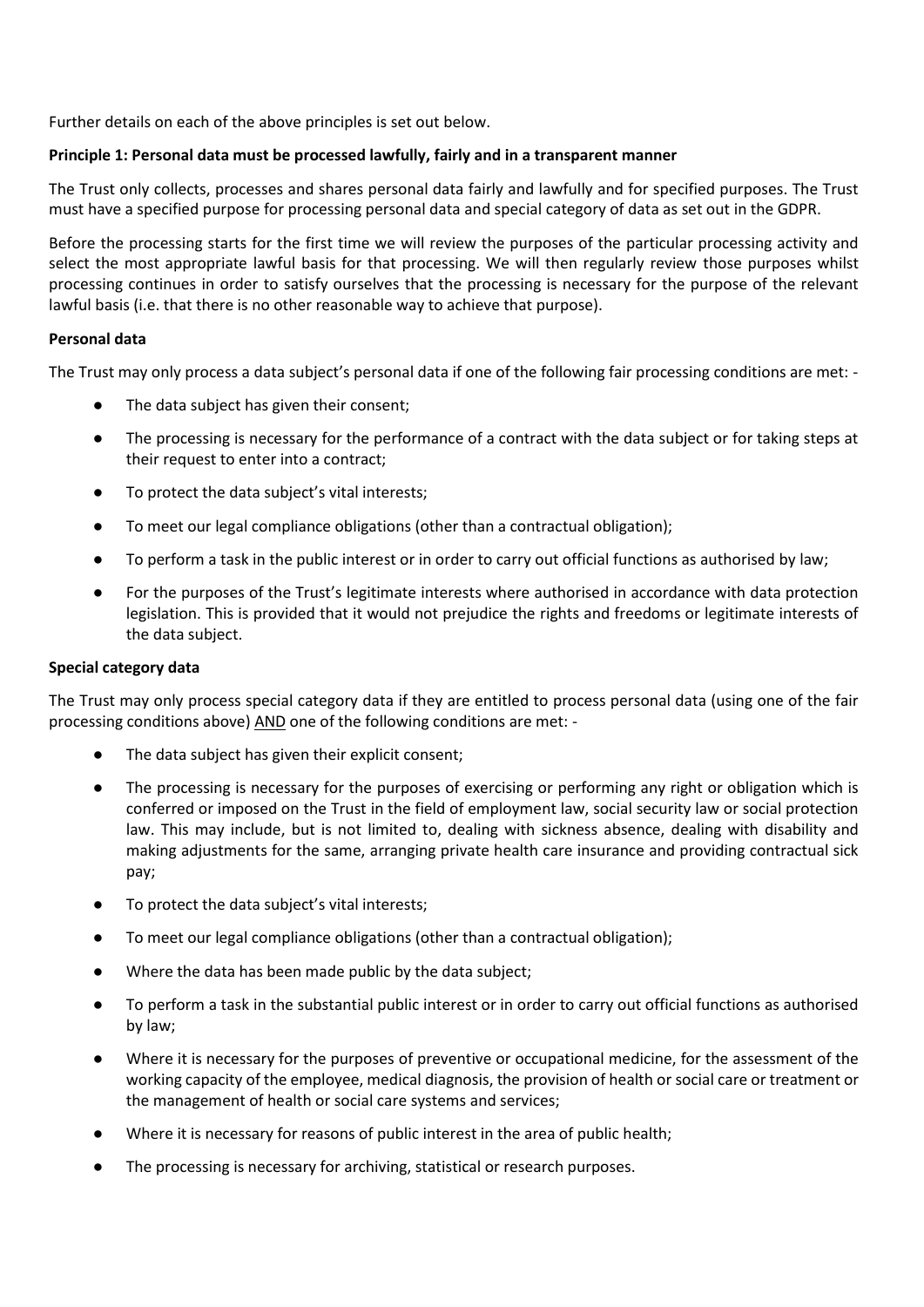The Trust identifies and documents the legal grounds being relied upon for each processing activity.

#### **Consent**

Where the Trust relies on consent as a fair condition for processing (as set out above), it will adhere to the requirements set out in the GDPR.

Consent must be freely given, specific, informed and be an unambiguous indication of the data subject's wishes by which they signify agreement to the processing of personal data relating to them. Explicit consent requires a very clear and specific statement to be relied upon (i.e. more than just mere action is required).

A data subject will have consented to processing of their personal data if they indicate agreement clearly either by a statement or positive action to the processing. Consent requires affirmative action so silence, pre-ticked boxes or inactivity will not amount to valid consent.

Data subjects must be easily able to withdraw consent to processing at any time and withdrawal must be promptly honoured.

If explicit consent is required, the Trust will normally seek another legal basis to process that data. However if explicit consent is require the data subject will be provided with full information in order to provide explicit consent.

The Trust will keep records of consents obtained in order to demonstrate compliance with consent requirements under the GDPR.

## **Principle 2: Personal data must be collected only for specified, explicit and legitimate purposes**

Personal data will not be processed in any matter that is incompatible with the legitimate purposes.

The Trust will not use personal data for new, different or incompatible purposes from that disclosed when it was first obtained unless we have informed the data subject of the new purpose (and they have consented where necessary).

## **Principle 3: Personal data must be adequate, relevant and limited to what is necessary in relation to the purposes for which it is processed**

The Trust will only process personal data when our obligations and duties require us to. We will not collect excessive data and ensure any personal data collected is adequate and relevant for the intended purposes.

When personal data is no longer needed for specified purposes, the Trust shall delete or anonymise the data. [Please refer to the Trust's Data Retention Policy for further guidance].

## **Principle 4: Personal data must be accurate and, where necessary, kept up to date**

The Trust will endeavour to correct or delete any inaccurate data being processed by checking the accuracy of the personal data at the point of collection and at regular intervals afterwards. We will take all reasonable steps to destroy or amend inaccurate or out of date personal data.

Data subjects also have an obligation to ensure that their data is accurate, complete, up to date and relevant. Data subjects have the right to request rectification to incomplete or inaccurate data held by the Trust.

## **Principle 5: Personal data must not be kept in a form which permits identification of data subjects for longer than is necessary for the purposes for which the data is processed**

Legitimate purposes for which the data is being processed may include satisfying legal, accounting or reporting requirements. The Trust will ensure that they adhere to legal timeframes for retaining data.

We will take reasonable steps to destroy or erase from our systems all personal data that we no longer require. We will also ensure that data subjects are informed of the period for which data is stored and how that period is determined in our privacy notices.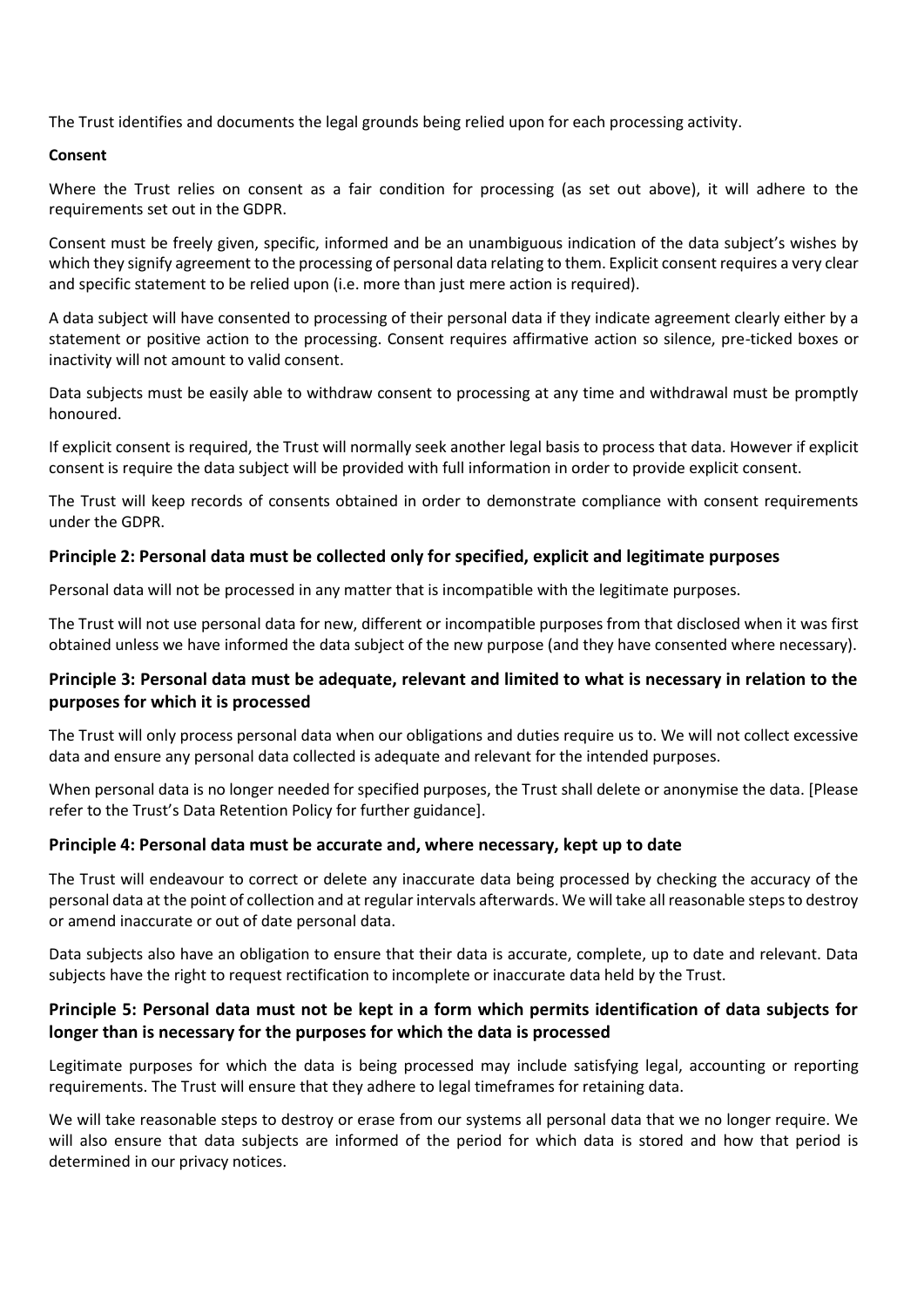Please refer to the Retention Schedule (see below) for further details about how the Trust retains and removes data.

# **Principle 6: Personal data must be processed in a manner that ensures its security using appropriate technical and organisational measures to protect against unauthorised or unlawful processing and against accidental loss, destruction or damage**

In order to assure the protection of all data being processed, the Trust will develop, implement and maintain reasonable safeguard and security measures. This includes using measures such as: -

- Encryption;
- Pseudonymisation (this is where the Trust replaces information that directly or indirectly identifies an individual with one or more artificial identifiers or pseudonyms so that the person to whom the data relates cannot be identified without the use of additional information which is meant to be kept separately and secure);
- Ensuring authorised access (i.e. that only people who have a need to know the personal data are authorised to access it);
- Adhering to confidentiality principles;
- Ensuring personal data is accurate and suitable for the process for which it is processed.

The Trust follows procedures and technologies to ensure security and will regularly evaluate and test the effectiveness of those safeguards to ensure security in processing personal data.

The Trust will only transfer personal data to third party service providers who agree to comply with the required policies and procedures and agree to put adequate measures in place.

## **Sharing Personal Data**

The Trust will generally not share personal data with third parties unless certain safeguards and contractual arrangements have been put in place. These include if the third party: -

- Has a need to know the information for the purposes of providing the contracted services;
- Sharing the personal data complies with the privacy notice that has been provided to the data subject and, if required, the data subject's consent has been obtained;
- The third party has agreed to comply with the required data security standards, policies and procedures and put adequate security measures in place;
- The transfer complies with any applicable cross border transfer restrictions; and
- A fully executed written contract that contains GDPR approved third party clauses has been obtained.

There may be circumstances where the Trust is required either by law or in the best interests of our pupils, parents or staff to pass information onto external authorities, for example, the local authority, Ofsted or the department of health. These authorities are up to date with data protection law and have their own policies relating to the protection of any data that they receive or collect.

The intention to share data relating to individuals to an organisation outside of our Trust shall be clearly defined within written notifications and details and basis for sharing that data given.

## **Transfer of Data Outside the European Economic Area (EEA)**

The GDPR restricts data transfers to countries outside the EEA in order to ensure that the level of data protection afforded to individuals by the GDPR is not undermined.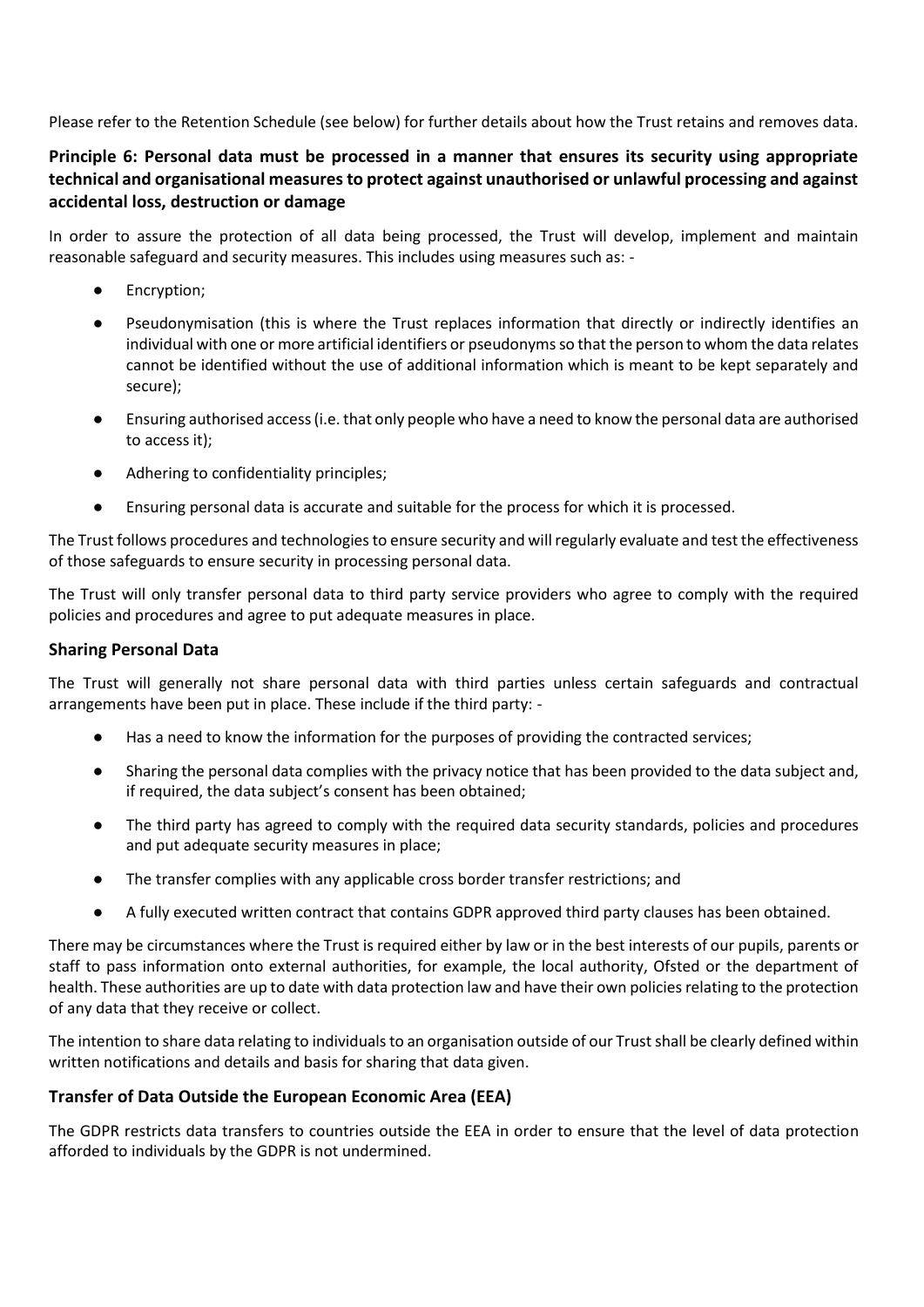The Trust will not transfer data to another country outside of the EEA without appropriate safeguards being in place and in compliance with the GDPR. All staff must comply with the Trust's guidelines on transferring data outside of the EEA. For the avoidance of doubt, a transfer of data to another country can occur when you transmit, send, view or access that data in that particular country.

# **Section 3 - Data subject's rights and requests**

Personal data must be made available to data subjects as set out within this policy and data subjects must be allowed to exercise certain rights in relation to their personal data.

The rights data subjects have in relation to how the Trust handle their personal data are set out below: -

- (a) (Where consent is relied upon as a condition of processing) To withdraw consent to processing at any time;
- (b) Receive certain information about the Trust's processing activities;
- (c) Request access to their personal data that we hold;
- (d) Prevent our use of their personal data for marketing purposes;
- (e) Ask us to erase personal data if it is no longer necessary in relation to the purposes for which it was collected or processed or to rectify inaccurate data or to complete incomplete data;
- (f) Restrict processing in specific circumstances;
- (g) Challenge processing which has been justified on the basis of our legitimate interests or in the public interest;
- (h) Request a copy of an agreement under which personal data is transferred outside of the EEA;
- (i) Object to decisions based solely on automated processing;
- (j) Prevent processing that is likely to cause damage or distress to the data subject or anyone else;
- (k) Be notified of a personal data breach which is likely to result in high risk to their rights and freedoms;
- (l) Make a complaint to the supervisory authority; and
- (m) In limited circumstances, receive or ask for their personal data to be transferred to a third party in a structured, commonly used and machine readable format.

If any request is made to exercise the rights above, it is a requirement for the relevant staff member within the Trust to verify the identity of the individual making the request.

#### **Subject Access Requests**

A Data Subject has the right to be informed by the Trust of the following: -

- (a) Confirmation that their data is being processed;
- (b) Access to their personal data;
- (c) A description of the information that is being processed;
- (d) The purpose for which the information is being processed;
- (e) The recipients/class of recipients to whom that information is or may be disclosed;
- (f) Details of the Trust's sources of information obtained;
- (g) In relation to any Personal Data processed for the purposes of evaluating matters in relation to the Data Subject that has constituted or is likely to constitute the sole basis for any decision significantly affecting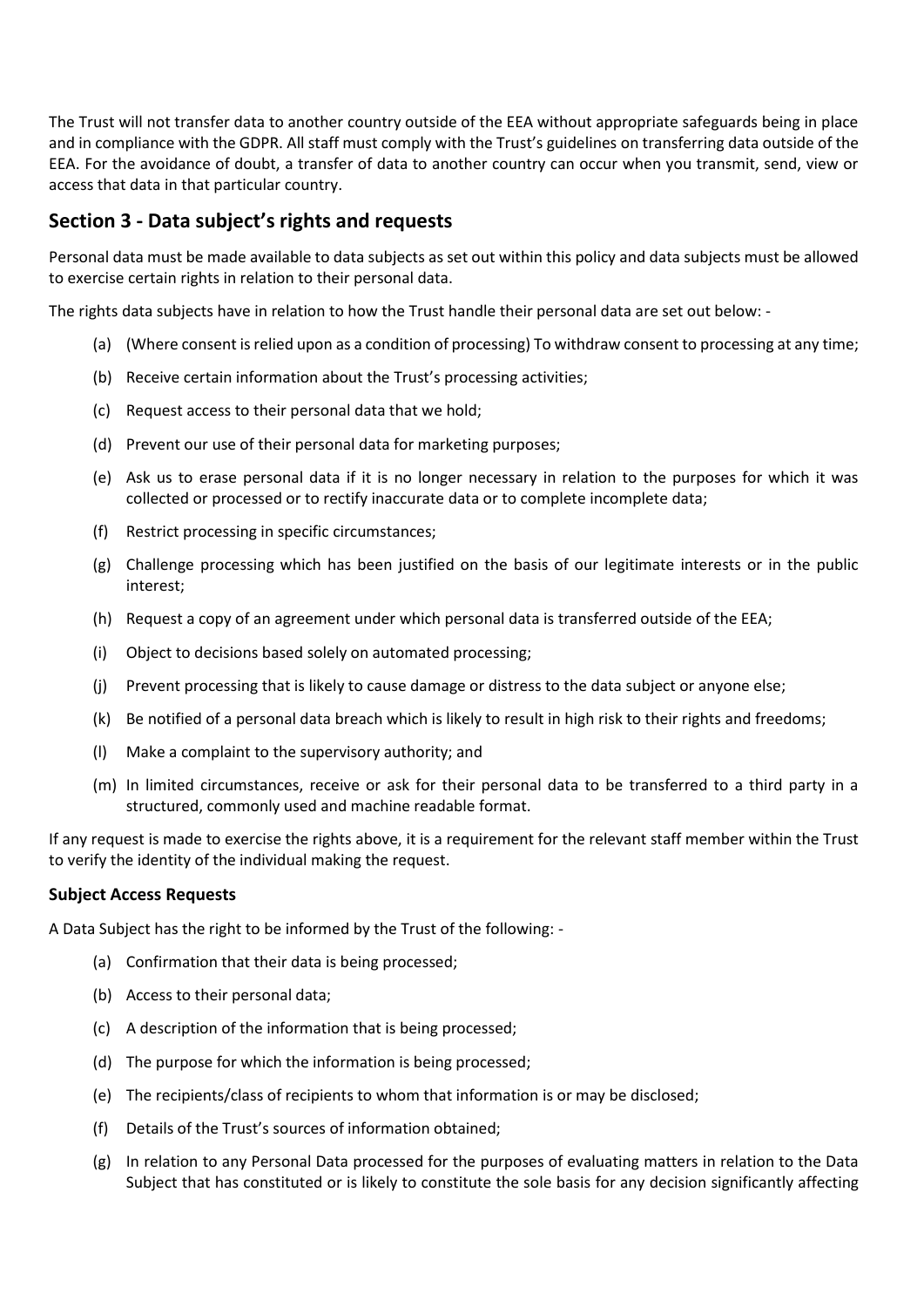him or her, to be informed of the logic of the Data Controller's decision making. Such data may include, but is not limited to, performance at work, creditworthiness, reliability and conduct.

(h) Other supplementary information

Any Data Subject who wishes to obtain the above information must notify the Trust in writing of his or her request. This is known as a Data Subject Access Request.

The request should in the first instance be sent to the IT Network and Data Manager.

## **Direct Marketing**

The Trust is subject to certain rules and privacy laws when marketing. For example a data subject's prior consent will be required for electronic direct marketing (for example, by email, text or automated calls).

The Trust will explicitly offer individuals the opportunity to object to direct marketing and will do so in an intelligible format which is clear for the individual to understand. The Trust will promptly respond to any individual objection to direct marketing.

### **Employee Obligations**

Employees may have access to the personal data of other members of staff, suppliers, parents or pupils of the Trust in the course of their employment or engagement. If so, the Trust expects those employees to help meet the Trust's data protection obligations to those individuals. Specifically, you must: -

- Only access the personal data that you have authority to access, and only for authorised purposes;
- Only allow others to access personal data if they have appropriate authorisation;
- Keep personal data secure (for example by complying with rules on access to Trust premises, computer access, password protection and secure file storage and destruction [Please refer to the Trust's Security Policy for further details about our security processes]);
- Not to remove personal data or devices containing personal data from the Trust premises unless appropriate security measures are in place (such as Pseudonymisation, encryption, password protection) to secure the information;
- Not to store personal information on local drives.

# **Section 4 - Accountability**

The Trust will ensure compliance with data protection principles by implementing appropriate technical and organisational measures. We are responsible for and demonstrate accountability with the GDPR principles.

The Trust have taken the following steps to ensure and document GDPR compliance: -

## **Data Protection Officer (DPO)**

Please find below details of the Trust's Data Protection Officer: -

Data Protection Officer: Craig Stilwell Address: Judicium Consulting Ltd, 72 Cannon Street, London, EC4N 6AE Email[: dataservices@judicium.com](mailto:dataservices@judicium.com) Telephone: 0203 326 9174

The DPO is responsible for overseeing this data protection policy and developing data-related policies and guidelines.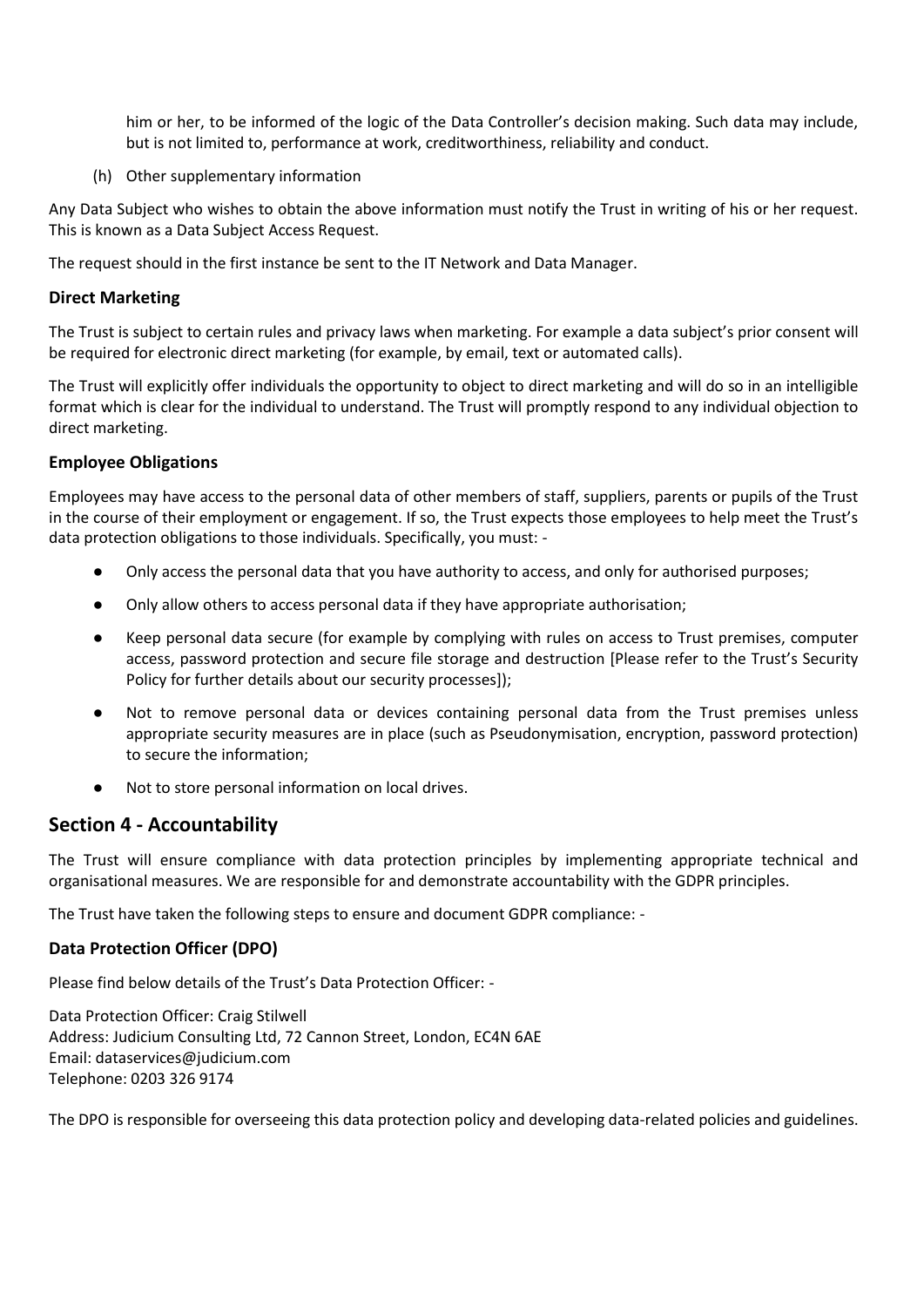Please contact the DPO with any questions about the operation of this Data Protection Policy or the GDPR or if you have any concerns that this policy is not being or has not been followed. In particular, you must always contact the DPO in the following circumstances: -

- (a) If you are unsure of the lawful basis being relied on by the Trust to process personal data;
- (b) If you need to rely on consent as a fair reason for processing (please see below the section on consent for further detail);
- (c) If you need to draft privacy notices or fair processing notices;
- (d) If you are unsure about the retention periods for the personal data being processed;
- (e) If you are unsure about what security measures need to be put in place to protect personal data;
- (f) If there has been a personal data breach;
- (g) If you are unsure on what basis to transfer personal data outside the EEA;
- (h) If you need any assistance dealing with any rights invoked by a data subject;
- (i) Whenever you are engaging in a significant new (or a change in) processing activity which is likely to require a data protection impact assessment or if you plan to use personal data for purposes other than what it was collected for;
- (j) If you plan to undertake any activities involving automated processing or automated decision making;
- (k) If you need help complying with applicable law when carrying out direct marketing activities;
- (l) If you need help with any contracts or other areas in relation to sharing personal data with third parties.

#### **Personal Data Breaches**

The GDPR requires the Trust to notify any applicable personal data breach to the Information Commissioner's Office (ICO).

We have put in place procedures to deal with any suspected personal data breach and will notify data subjects or any applicable regulator where we are legally required to do so.

If you know or suspect that a personal data breach has occurred, do not attempt to investigate the matter yourself. Immediately (within 72 hours) contact the person designated as the key point of contact for personal data breaches (who is the IT Network and Data Manager) or your DPO.

## **Transparency and Privacy Notices**

The Trust will provide detailed, specific information to data subjects. This information will be provided through the Trust's privacy notices which are concise, transparent, intelligible, easily accessible and in clear and plain language so that a data subject can easily understand them. Privacy notices set out information for data subjects about how the Trust uses their data and the Trust's privacy notices are tailored to suit the data subject.

Whenever we collect personal data directly from data subjects, including for human resources or employment purposes, we will provide the data subject with all the information required by the GDPR including the identity of the data protection officer, the Trust's contact details, how and why we will use, process, disclose, protect and retain personal data.

When personal data is collected indirectly (for example from a third party or publicly available source), we will provide the data subject with the above information as soon as possible after receiving the data. The Trust will also confirm whether that third party has collected and processed data in accordance with the GDPR.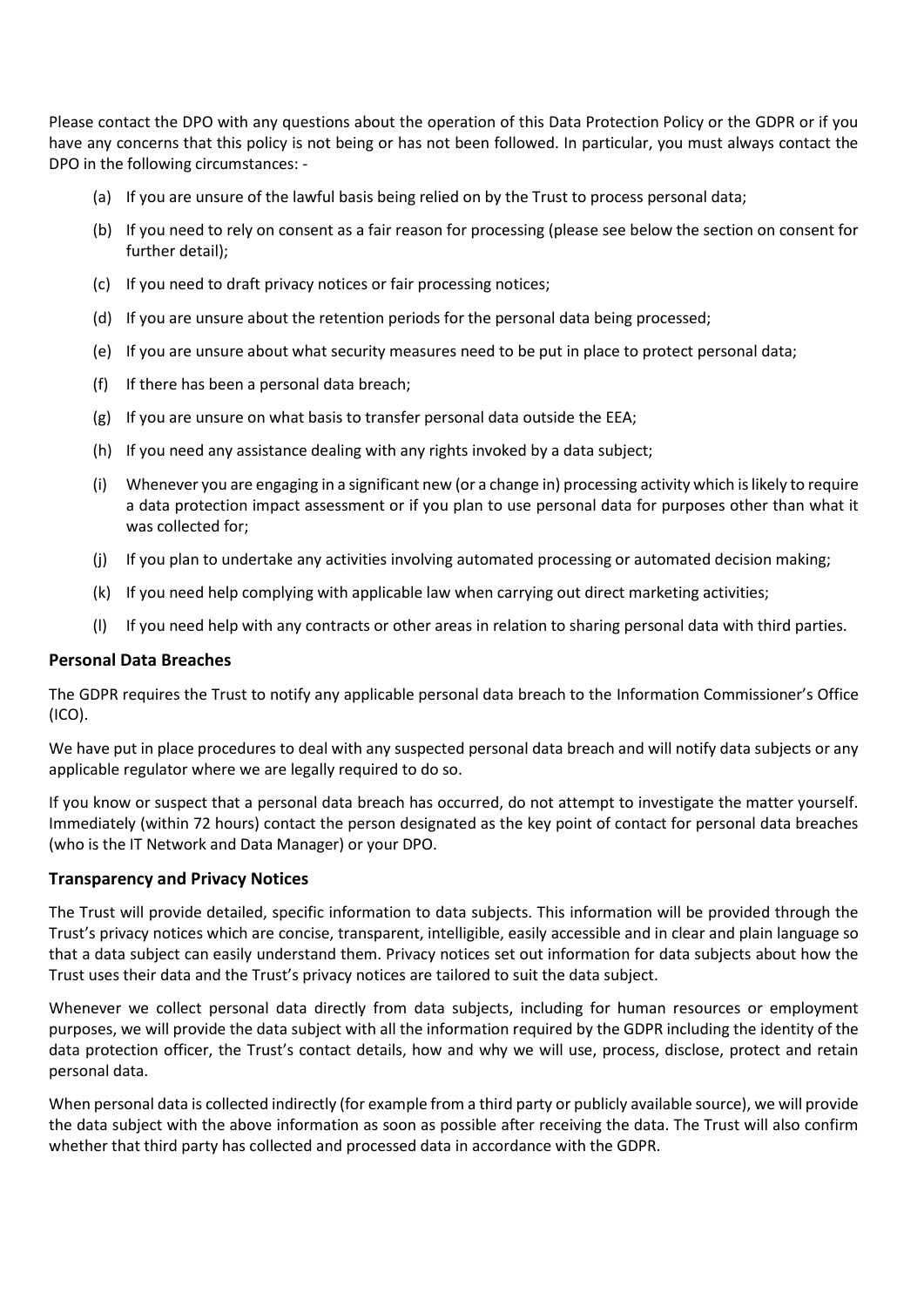Notifications shall be in accordance with ICO guidance and, where relevant, be written in a form understandable by those defined as "children" under the GDPR

Privacy notices can be found at appendix A and B.

## **Privacy by Design**

The Trust adopts a privacy by design approach to data protection to ensure that we adhere to data compliance and to implement technical and organisational measures in an effective manner.

Privacy by design is an approach that promotes privacy and data protection compliance from the start. To help us achieve this, the Trust takes into account the nature and purposes of the processing, any cost of implementation and any risks to rights and freedoms of data subjects when implementing data processes.

### **Data Protection Impact Assessments (DPIAs)**

In order to achieve privacy by design approach, the Trust conducts DPIAs for any new technologies or programmes being used by the Trust which could affect the processing of personal data. In any event the Trust carries out DPIAs when required by the GDPR in the following circumstances: -

- For the use of new technologies (programs, systems or processes) or changing technologies;
- For the use of automated processing;
- For large scale processing of special category data;
- For large scale, systematic monitoring of a publicly accessible area (through the use of CCTV).

Our DPIAs contain: -

- A description of the processing, its purposes and any legitimate interests used;
- An assessment of the necessity and proportionality of the processing in relation to its purpose;
- An assessment of the risk to individuals; and
- The risk mitigation measures in place and demonstration of compliance.

#### **Record Keeping**

The Trust is required to keep full and accurate records of our data processing activities. These records include: -

- The name and contact details of the Trust;
- The name and contact details of the Data Protection Officer;
- Descriptions of the types of personal data used;
- Description of the data subjects:
- Details of the Trust's processing activities and purposes:
- Details of any third party recipients of the personal data;
- Where personal data is stored;
- Retention periods; and
- Security measures in place.

## **Training**

The Trust will ensure all relevant personnel have undergone adequate training to enable them to comply with data privacy laws.

#### **Audit**

The Trust through its data protection officer regularly tests our data systems and processes in order to assess compliance. These are done through data audits which take place annually in order to review use of personal data.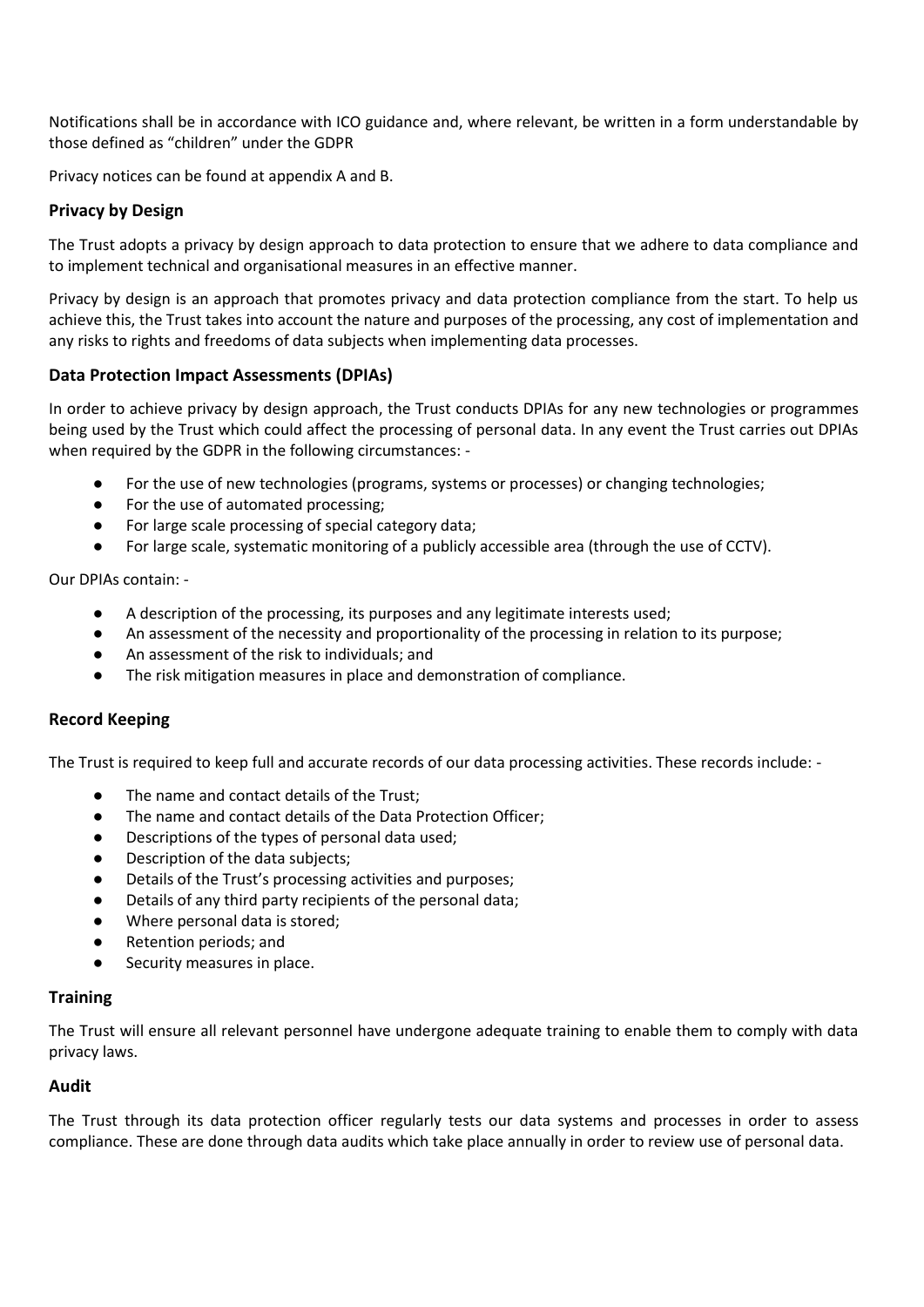## **Related Policies**

Staff should refer to the following policies that are related to this data protection policy: -

- Data retention policy;
- Data breach policy.

These policies are also designed to protect personal data and can be found at Appendices C and D

# **Section 5 - Automated processing and automated decision making**

Generally automated decision making is prohibited when a decision has a legal or similar significant effect on an individual unless:

- (a) The data subject has given explicit consent;
- (b) The processing is authorised by law; or
- (c) The processing is necessary for the performance of or entering into a contract.

If certain types of sensitive data are being processed, then (b) or (c) above will not be allowed unless it is necessary for the substantial public interest (for example fraud prevention).

If a decision is to be based solely on automated processing, then data subjects must be informed of their right to object. This right will be explicitly brought to their attention and presented clearly and separately from other information. Further, suitable measures must be put in place to safeguard the data subject's rights and freedoms and legitimate interests.

The Trust will also inform the data subject of the logic involved in the decision making or profiling, the significance and envisaged consequences and give the data subject the right to request human intervention, express their point of view or challenge the decision.

The Trust will carry out a data protection impact assessment before any automated processing or automated decision making activities are undertaken.

## **Monitoring**

We will monitor the effectiveness of this and all of our policies and procedures and conduct a full review and update as appropriate.

Our monitoring and review will include looking at how our policies and procedures are working in practice to reduce the risks posed to the Trust.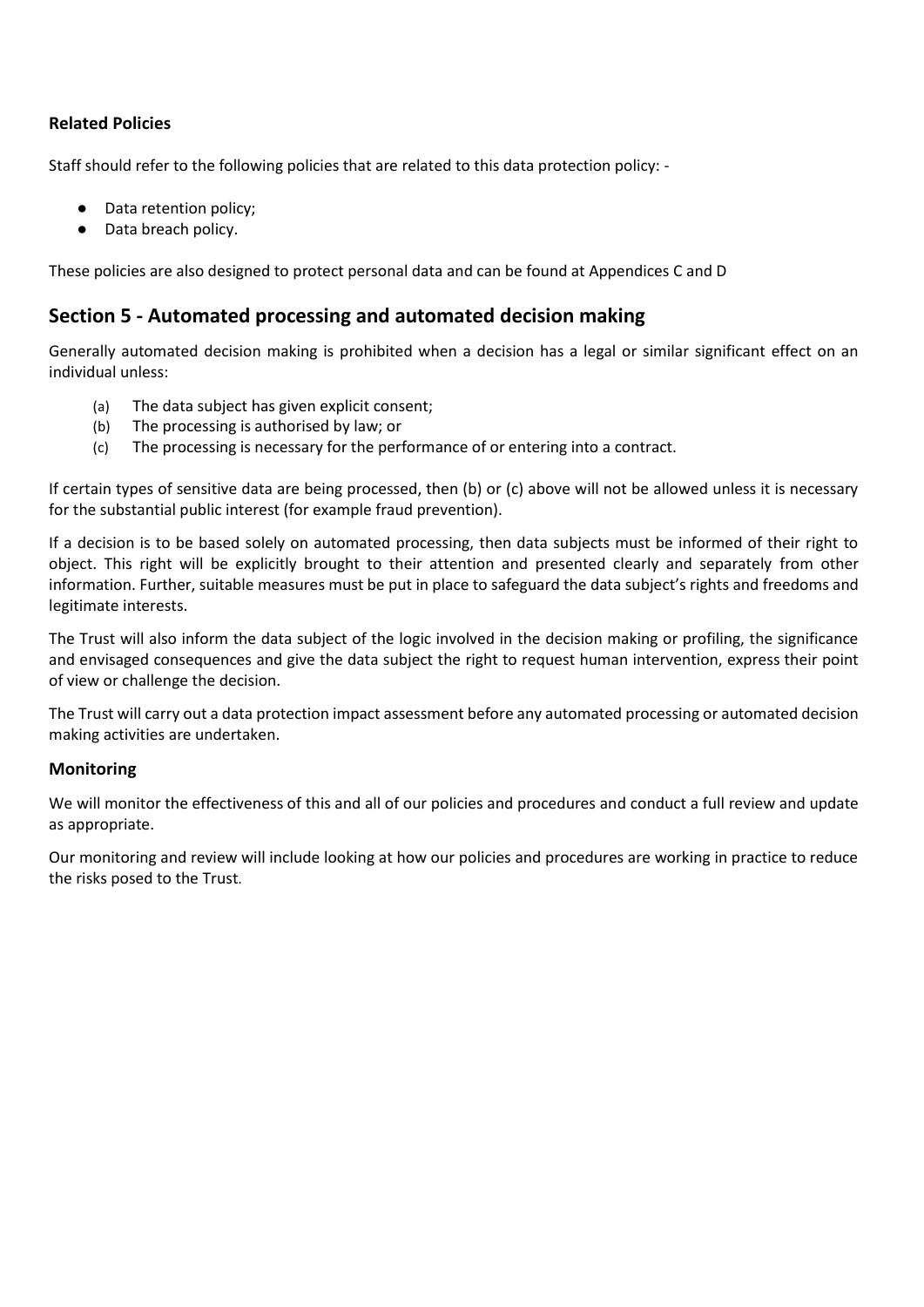# **Appendix A: Privacy Notice for parents and pupils**

# **Privacy Notice for [NAME OF SCHOOL]**

[NAME OF SCHOOL] is committed to protecting the privacy and security of personal information. This privacy notice describes how we collect and use personal information about pupils, in accordance with the General Data Protection Regulation (GDPR), section 537A of the Education Act 1996 and section 83 of the Children Act 1989.

## **Who collects this information**

[NAME OF SCHOOL] is a "data controller." This means that we are responsible for deciding how we hold and use personal information about pupils.

## **The categories of pupil information that we collect, process, hold and share**

We may collect, store and use the following categories of personal information about you: -

- Personal information such as name, pupil number, date of birth, gender and contact information;
- Emergency contact and family lifestyle information such as names, relationship, phone numbers and email addresses;
- Characteristics (such as ethnicity, language, nationality, country of birth and free school meal eligibility);
- Attendance details (such as sessions attended, number of absences and reasons for absence);
- [Financial details];
- [Post 16 learning information];
- Performance and assessment information;
- Behavioural information (including exclusions);
- Special educational needs information;
- Relevant medical information;
- Special categories of personal data (including [biometric data, ethnicity, relevant medical information, special educational needs information]);
- Images of pupils engaging in school activities, and images captured by the School's CCTV system; and
- Information about the use of our IT, communications and other systems, and other monitoring information.

## **Collecting this information**

Whilst the majority of information you provide to us is mandatory, some of it is provided to us on a voluntary basis. In order to comply with the General Data Protection Regulation, we will inform you whether you are required to provide certain pupil information to us or if you have a choice in this.

It is important that the personal information we hold about you is accurate and current. Please keep us informed if your personal information changes during your working relationship with us.

## **How we use your personal information**

We hold pupil data and use it for: -

- Pupil selection (and to confirm the identity of prospective pupils and their parents);
- Providing education services and extra-curricular activities to pupils, and monitoring pupils' progress and educational needs;
- Informing decisions such as the funding of schools;
- Assessing performance and to set targets for schools;
- Safeguarding pupils' welfare and providing appropriate pastoral (and where necessary medical) care;
- Support teaching and learning;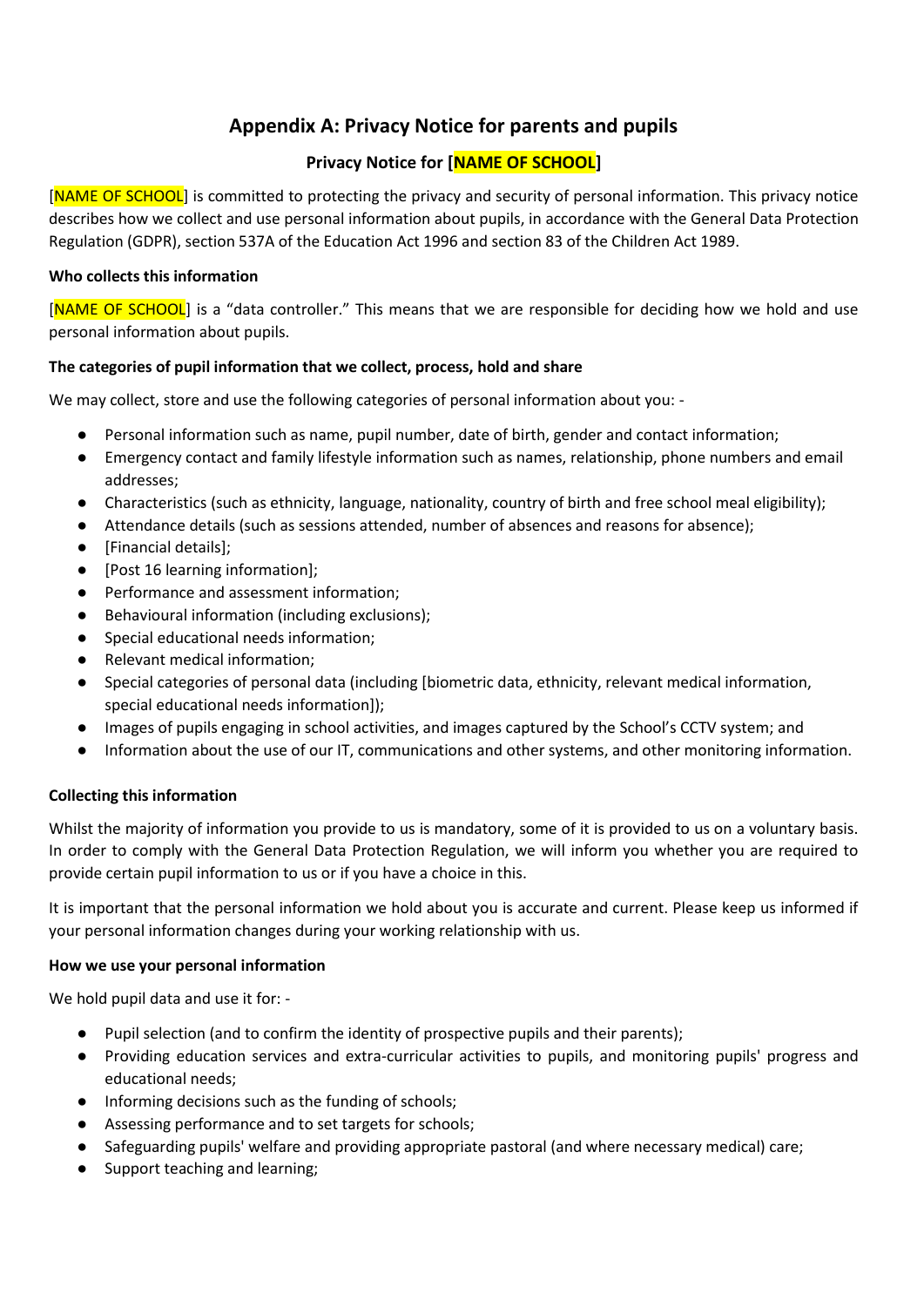- Giving and receive information and references about past, current and prospective pupils, and to provide references to potential employers of past pupils;
- Managing internal policy and procedure;
- Enabling pupils to take part in assessments, to publish the results of examinations and to record pupil achievements;
- To carry out statistical analysis for diversity purposes;
- Legal and regulatory purposes (for example child protection, diversity monitoring and health and safety) and to comply with legal obligations and duties of care;
- Enabling relevant authorities to monitor the Trust's performance and to intervene or assist with incidents as appropriate;
- Monitoring use of the Trust's IT and communications systems in accordance with the Trust's IT security policy;
- Making use of photographic images of pupils in publications, on websites and on social media channels;
- Security purposes, including CCTV; and
- Where otherwise reasonably necessary for the Trust's purposes, including to obtain appropriate professional advice and insurance for the Trust.
- To provide support to pupils after they leave the school

### **The lawful basis on which we use this information**

We will only use your information when the law allows us to. Most commonly, we will use your information in the following circumstances: -

- Consent: the individual has given clear consent to process their personal data for a specific purpose;
- Contract: the processing is necessary for a contract with the individual;
- Legal obligation: the processing is necessary to comply with the law (not including contractual obligations);
- Vital interests: the processing is necessary to protect someone's life.
- Public task: the processing is necessary to perform a task in the public interest or for official functions, and the task or function has a clear basis in law; and
- The Education Act 1996: for Departmental Censuses 3 times a year. More information can be found at:

## <https://www.gov.uk/education/data-collection-and-censuses-for-schools>

We need all the categories of information in the list above primarily to allow us to comply with legal obligations. Please note that we may process information without knowledge or consent, where this is required or permitted by law.

#### **Sharing data**

We may need to share your data with third parties where it is necessary. There are strict controls on who can see your information. We will not share your data if you have advised us that you do not want it shared unless it's the only way we can make sure you stay safe and healthy or we are legally required to do so.

We share pupil information with: -

- the Department for Education (DfE) on a statutory basis under section 3 of The Education (Information About Individual Pupils) (England) Regulations 2013;
- Ofsted;
- Youth support services under section 507B of the Education Act 1996, to enable them to provide information regarding training and careers as part of the education or training of 13-19 year olds;
- other schools within the Federation/Trust;
- Other Schools that pupils have attended/will attend;
- NHS;
- Welfare services (such as social services);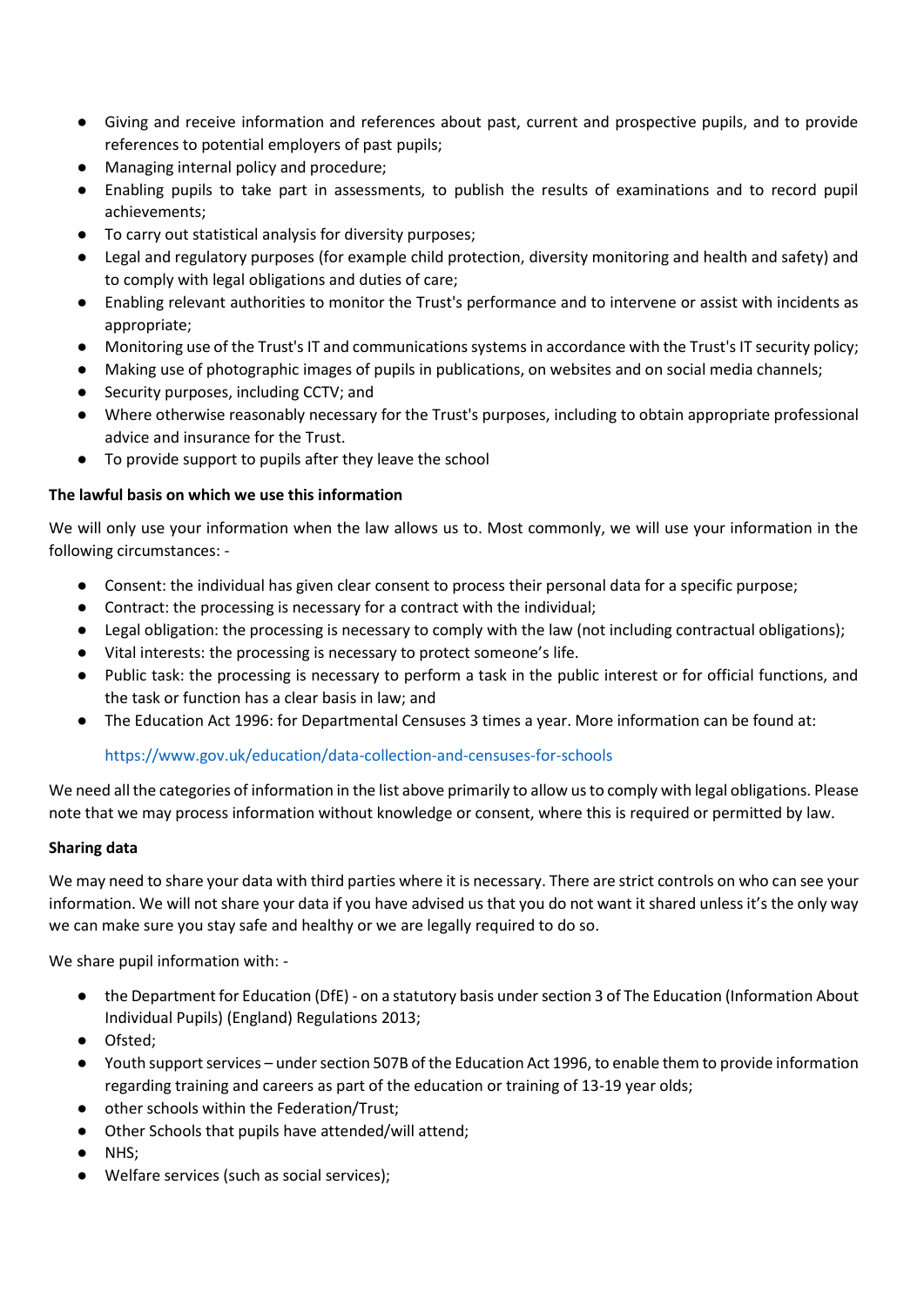- Law enforcement officials such as police, HMRC;
- Local Authority Designated Officer;
- Professional advisors such as lawyers and consultants;
- Support services (including insurance, IT support, information security); and
- The Local Authority.

Information will be provided to those agencies securely or anonymised where possible.

The recipient of the information will be bound by confidentiality obligations, we require them to respect the security of your data and to treat it in accordance with the law.

[We may transfer your personal information outside the EU. If we do, you can expect a similar degree of protection in respect of your personal information.]

### **Why we share this information**

We do not share information about our pupils with anyone without consent unless otherwise required by law.

For example, we share students' data with the DfE on a statutory basis which underpins school funding and educational attainment. To find out more about the data collection requirements placed on us by the DfE please go to

https://www.gov.uk/education/data-collection-and-censuses-for-schools.

### **Storing pupil data**

The Trust keeps information about pupils on computer systems and sometimes on paper.

Except as required by law, the Trust only retains information about pupils for as long as necessary in accordance with timeframes imposed by law and our internal policy.

If you require further information about our retention periods, please let the IT Network and Data Manager know who can provide you with a copy of our policy.

## **Automated decision making**

Automated decision making takes place when an electronic system uses personal information to make a decision without human intervention. We are allowed to use automated decision making in limited circumstances.

Pupils will not be subject to automated decision-making, unless we have a lawful basis for doing so and we have notified you.

## **Security**

We have put in place measures to protect the security of your information (i.e. against it being accidentally lost, used or accessed in an unauthorised way).

#### **The National Pupil Database**

The NPD is owned and managed by the Department for Education and contains information about pupils in schools in England. It provides invaluable evidence on educational performance to inform independent research, as well as studies commissioned by the Department. It is held in electronic format for statistical purposes. This information is securely collected from a range of sources including schools, local authorities and awarding bodies.

We are required by law, to provide information about our pupils to the DfE as part of statutory data collections such as the school census and early years' census. Some of this information is then stored in the NPD. The law that allows this is the Education (Information About Individual Pupils) (England) Regulations 2013.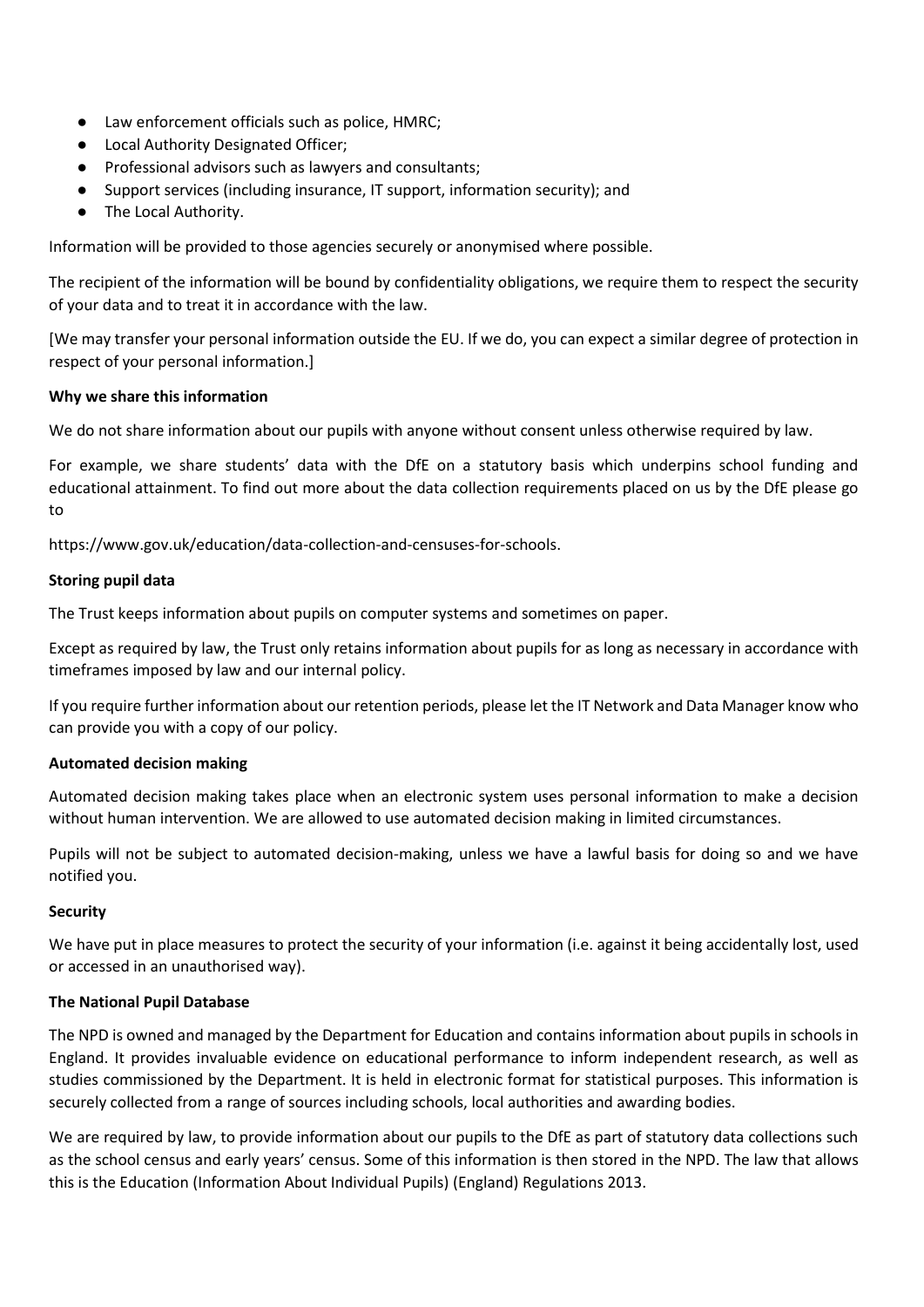To find out more about the NPD, go to

<https://www.gov.uk/government/publications/national-pupil-database-user-guide-and-supporting-information>

The department may share information about our pupils from the NPD with third parties who promote the education or well-being of children in England by:

- conducting research or analysis
- producing statistics
- providing information, advice or guidance

The Department has robust processes in place to ensure the confidentiality of our data is maintained and there are stringent controls in place regarding access and use of the data. Decisions on whether DfE releases data to third parties are subject to a strict approval process and based on a detailed assessment of:

- who is requesting the data
- the purpose for which it is required
- the level and sensitivity of data requested: and
- the arrangements in place to store and handle the data

To be granted access to pupil information, organisations must comply with strict terms and conditions covering the confidentiality and handling of the data, security arrangements and retention and use of the data.

For more information about the department's data sharing process, please visit:

<https://www.gov.uk/data-protection-how-we-collect-and-share-research-data>

For information about which organisations the department has provided pupil information, (and for which project), please visit the following website:

<https://www.gov.uk/government/publications/national-pupil-database-requests-received>

To contact DfE:<https://www.gov.uk/contact-dfe>

#### **Requesting access to your personal data**

Under Data Protection legislation, parents and pupils have the right to request access to information about them that we hold. To make a request for your personal information, [or be given access to your child's education record], contact [NAME].

You also have the right to: -

- Object to processing of personal data that is likely to cause, or is causing, damage or distress;
- Prevent processing for the purposes of direct marketing;
- Object to decisions being taken by automated means;
- In certain circumstances, have inaccurate personal data rectified, blocked, erased or destroyed; and
- Claim compensation for damages caused by a breach of the data protection regulations.

If you want to exercise any of the above rights, please contact  $[NAME]$  in writing.

We may need to request specific information from you to help us confirm your identity and ensure your right to access the information (or to exercise any of your other rights). This is another appropriate security measure to ensure that personal information is not disclosed to any person who has no right to receive it.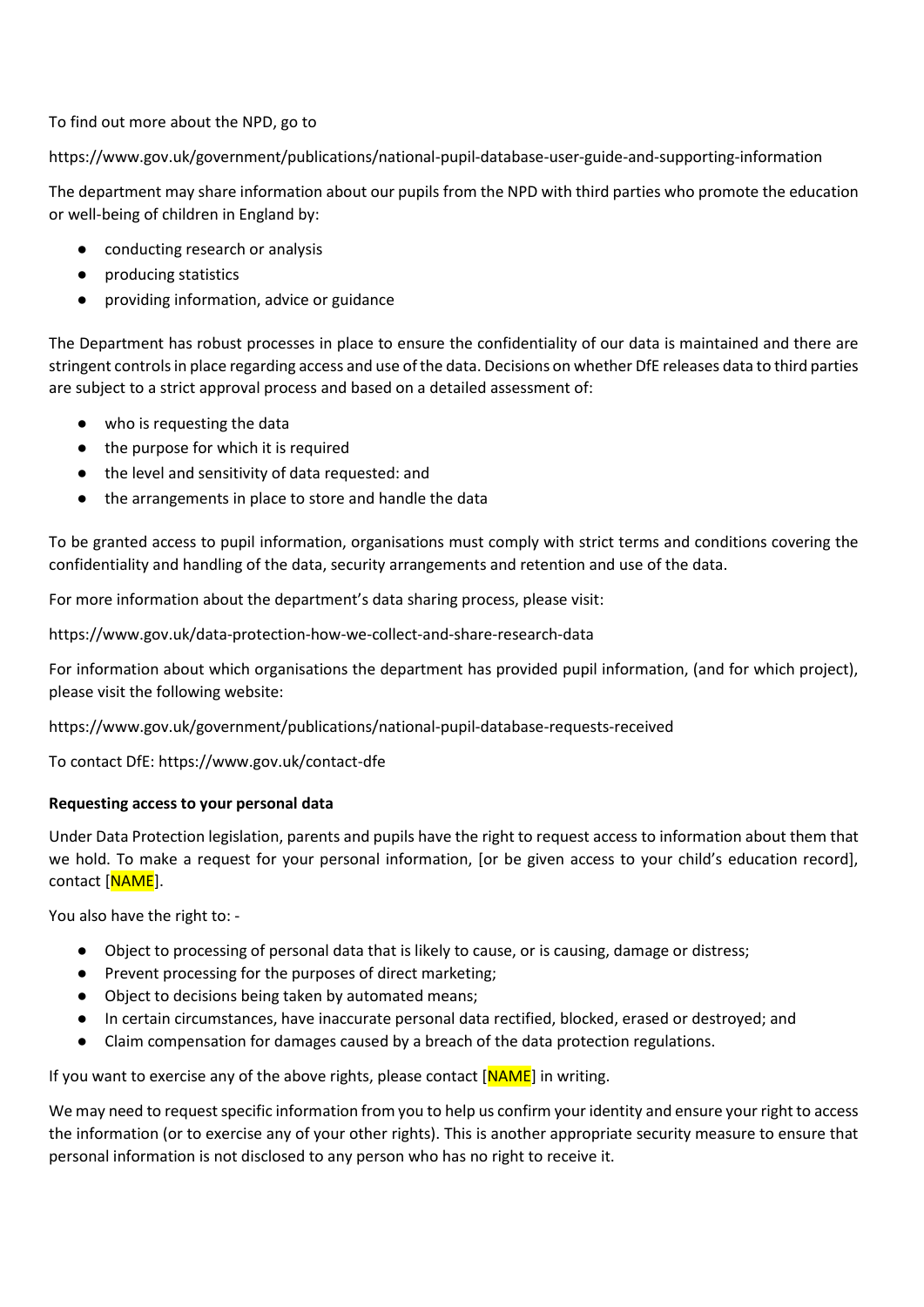#### **Right to withdraw consent**

In circumstances where you may have provided your consent to the collection, processing and transfer of your personal information for a specific purpose, you have the right to withdraw your consent for that specific processing at any time. To withdraw your consent, please contact the IT Network and Data Manager. Once we have received notification that you have withdrawn your consent, we will no longer process your information for the purpose or purposes you originally agreed to, unless we have another legitimate basis for doing so in law.

#### **Contact**

If you would like to discuss anything within this privacy notice or have a concern about the way we are collecting or using your personal data, we request that you raise your concern with the IT Network and Data Manager in the first instance.

We have appointed a Data Protection Officer (DPO) to oversee compliance with data protection and this privacy notice. If you have any questions about how we handle your personal information which cannot be resolved by the IT Network and Data Manager, then you can contact the DPO on the details below: -

Data Protection Officer Name: Craig Stilwell

Data Protection Officer Details: Judicium Consulting Ltd, 72 Cannon Street, London, EC4N 6AE

Data Protection Officer Email: [dataservices@judicium.com](mailto:dataservices@judicium.com)

You have the right to make a complaint at any time to the Information Commissioner's Office, the UK supervisory authority for data protection issues at

https://ico.org.uk/concerns.

#### **Changes to this Privacy Notice**

We reserve the right to update this privacy notice at any time, and we will provide you with a new privacy notice when we make any substantial updates. We may also notify you in other ways from time to time about the processing of your personal information.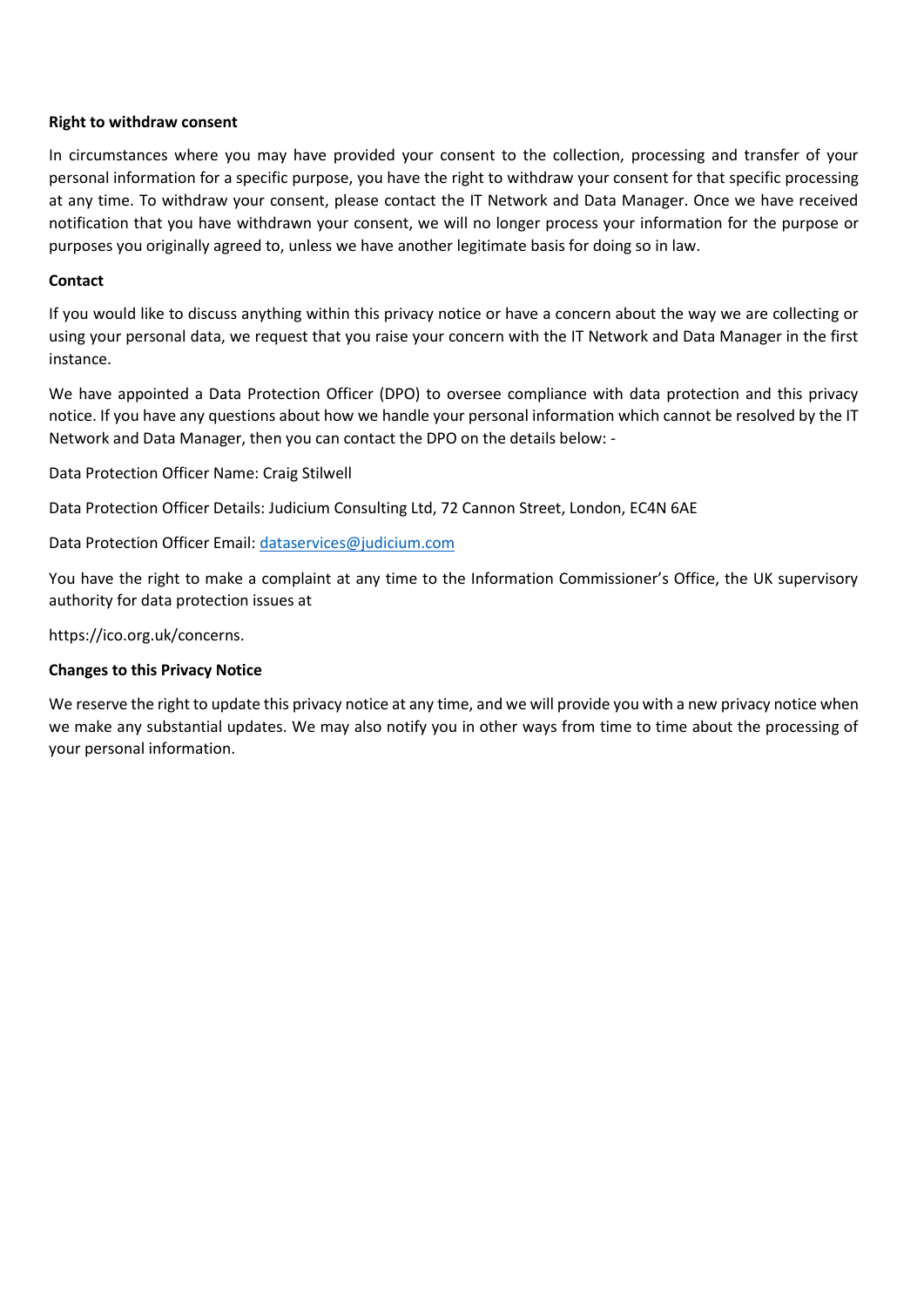# **Appendix B: Privacy Notice for staff**

# **Privacy Notice for [NAME OF SCHOOL]**

[NAME OF SCHOOL] is committed to protecting the privacy and security of your personal information. This privacy notice describes how we collect and use personal information about you during and after your work relationship with us, in accordance with the General Data Protection Regulation (GDPR).

It applies to all current and former employees, workers and contractors.

## **Who collects this information**

[NAME OF SCHOOL] is a 'Data Controller.' This means that we are responsible for deciding how we hold and use personal information about you.

We are required under Data Protection legislation to notify you of the information contained in this Privacy Notice. This Notice does not form part of any contract of employment or other contract to provide services and we may update this Notice at any time.

It is important that you read this notice, together with any other privacy notice we may provide on specific occasions when we are collecting or processing personal information about you, so that you are aware of how and why we are using such information.

### **Data Protection principles**

We will comply with the data protection principles when gathering and using personal information, as set out in our data protection policy.

## **The categories of information that we collect, process, hold and share**

We may collect, store and use the following categories of personal information about you: -

- Personal information and contact details such as name, title, addresses, date of birth, marital status, phone numbers and personal email addresses;
- Emergency contact information such as names, relationship, phone numbers and email addresses;
- Information collected during the recruitment process that we retain during your employment including references, proof of right to work in the UK, application form, CV, qualifications;
- Employment contract information such as start dates, hours worked, post, roles;
- Education and training details;
- Details of salary and benefits including payment details, payroll records, tax status information, national insurance number, pension and benefits information;
- Details of any dependants;
- Your nationality and immigration status and information from related documents, such as your passport or other identification and immigration information;
- Information in your sickness and absence records such as number of absences and reasons (including sensitive personal information regarding your physical and/or mental health);
- Your racial or ethnic origin, sex and sexual orientation, religious or similar beliefs;
- Criminal records information as required by law to enable you to work with children;
- Your trade union membership:
- Information on grievances raised by or involving you;
- Information on conduct and/or other disciplinary issues involving you;
- Details of your appraisals, performance reviews and capability issues;
- Details of your time and attendance records;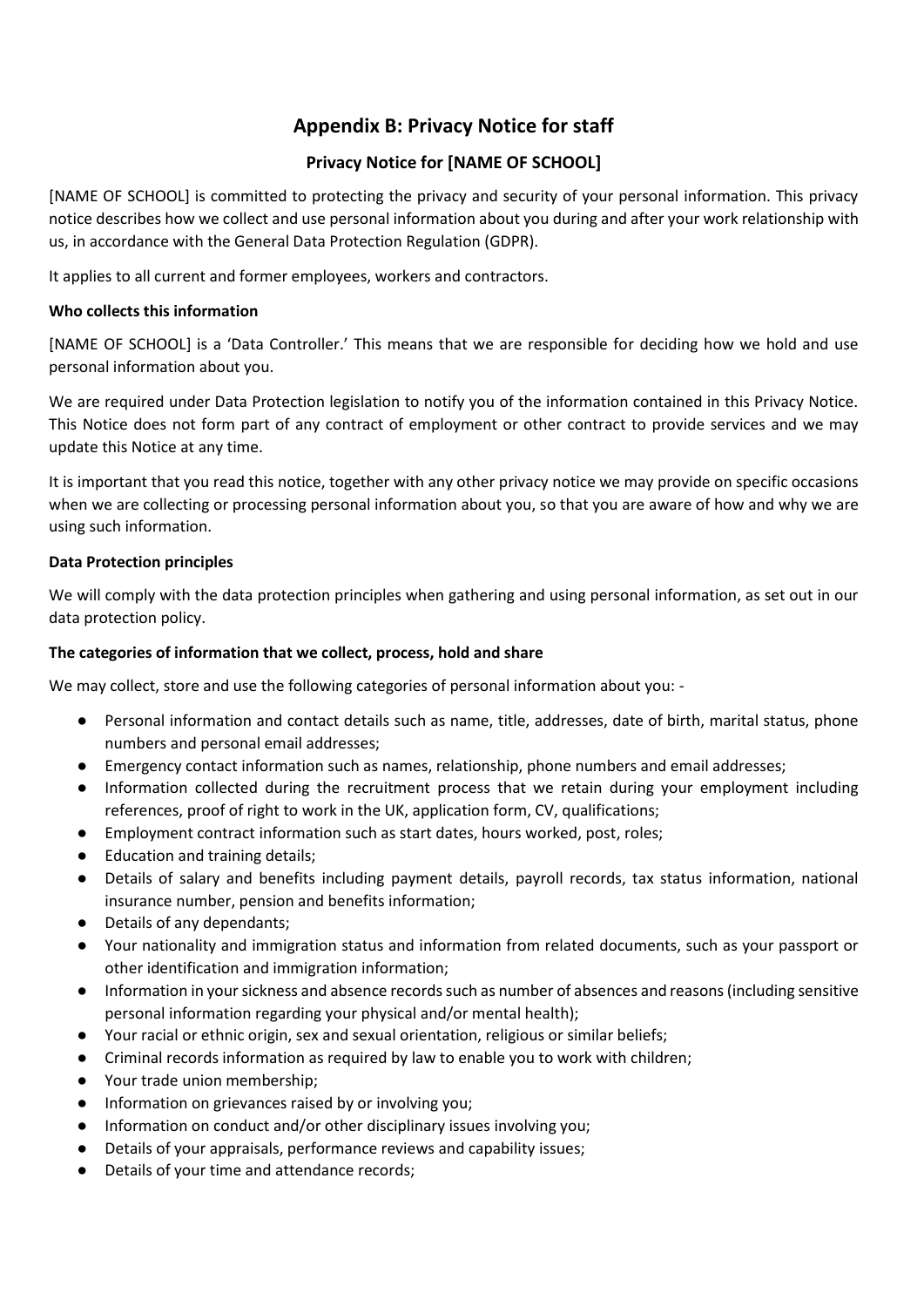- Information about the use of our IT, communications and other systems, and other monitoring information;
- Details of your use of business-related social media;
- Images of staff captured by the School's CCTV system;
- Your use of public social media (only in very limited circumstances, to check specific risks for specific functions within the School, you will be notified separately if this is to occur); and
- Details in references about you that we give to others.

### **How we collect this information**

● We may collect this information from you, your personnel records, the Home Office, pension administrators, your doctors, from medical and occupational health professionals we engage, the DBS, your trade union, other employees, other professionals we may engage (e.g. to advise us generally), automated monitoring of our websites and other technical systems such as our computer networks and connections, CCTV and access control systems, remote access systems, email and instant messaging systems, intranet and internet facilities.

#### **How we use your information**

We will only use your personal information when the law allows us to. Most commonly, we will use your information in the following circumstances: -

- Where we need to perform the contract we have entered into with you;
- Where we need to comply with a legal obligation (such as health and safety legislation, under statutory codes of practice and employment protection legislation);
- Where it is needed in the public interest or for official purposes;
- Where it is necessary for our legitimate interests (or those of a third party) and your interests, rights and freedoms do not override those interests.

We need all the categories of information in the list above primarily to allow us to perform our contract with you and to enable us to comply with legal obligations. Please note that we may process your information without your knowledge or consent, where this is required or permitted by law.

The situations in which we will process your personal information are listed below: -

- To determine recruitment and selection decisions on prospective employees;
- In order to carry out effective performance of the employees contract of employment and to maintain employment records;
- To comply with regulatory requirements and good employment practice;
- To carry out vetting and screening of applicants and current staff in accordance with regulatory and legislative requirements;
- Enable the development of a comprehensive picture of the workforce and how it is deployed and managed;
- To enable management and planning of the workforce, including accounting and auditing;
- Personnel management including retention, sickness and attendance;
- Performance reviews, managing performance and determining performance requirements;
- In order to manage internal policy and procedure;
- Human resources administration including pensions, payroll and benefits;
- To determine qualifications for a particular job or task, including decisions about promotions;
- Evidence for possible disciplinary or grievance processes;
- Complying with legal obligations;
- To monitor and manage staff access to our systems and facilities in order to protect our networks, the personal data of our employees and for the purposes of safeguarding;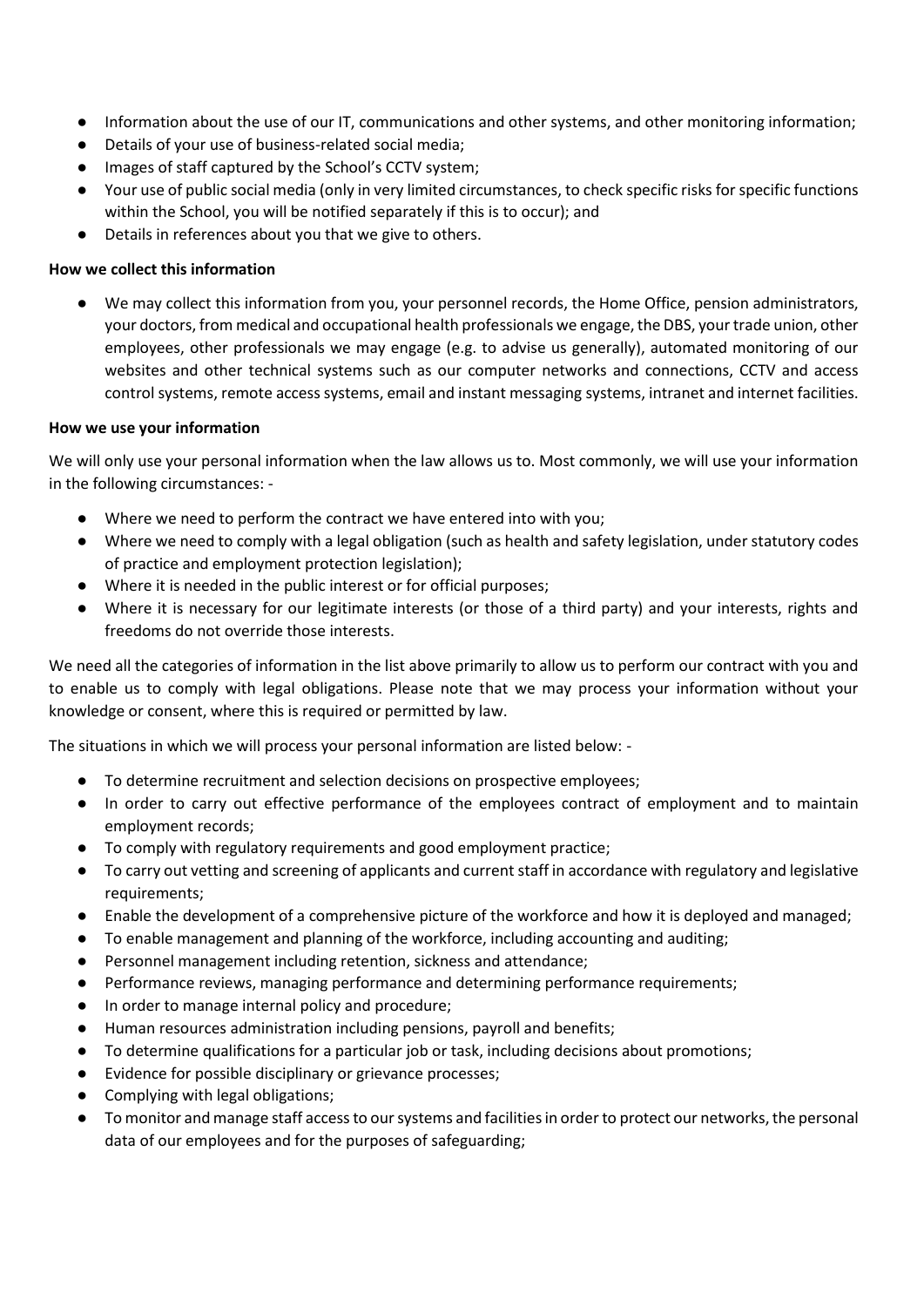- To monitor and protect the security of our network and information, including preventing unauthorised access to our computer network and communications systems and preventing malicious software distribution;
- Education, training and development activities;
- To monitor compliance with equal opportunities legislation;
- To answer questions from insurers in respect of any insurance policies which relate to you;
- Determinations about continued employment or engagement;
- Arrangements for the termination of the working relationship;
- Dealing with post-termination arrangements;
- Health and safety obligations;
- Prevention and detection of fraud or other criminal offences; and
- To defend the Trust in respect of any investigation or court proceedings and to comply with any court or tribunal order for disclosure.

Some of the above grounds for processing will overlap and there may be several grounds which justify our use of your personal information.

If you fail to provide certain information when requested, we may not be able to perform the contract we have entered into with you (such as paying you or providing a benefit), or we may be prevented from complying with our legal obligations (such as to ensure the health and safety of our workers).

We will only use your personal information for the purposes for which we collected it, unless we reasonably consider that we need to use it for another reason and that reason is compatible with the original purpose. If we need to use your personal information for an unrelated purpose, we will notify you and we will explain the legal basis which allows us to do so.

## **How we use particularly sensitive information**

Sensitive personal information (as defined under the GDPR as 'Special Category Data') requires higher levels of protection and further justification for collecting, storing and using this type of personal information. We may process this data in the following circumstances:

- In limited circumstances, with your explicit written consent;
- Where we need to carry out our legal obligations in line with our data protection policy;
- Where it is needed in the public interest, such as for equal opportunities monitoring (or in relation to our pension scheme);
- Where it is needed to assess your working capacity on health grounds, subject to appropriate confidentiality safeguards. Less commonly, we may process this type of information where it is needed in relation to legal claims or where it is necessary to protect your interests (or someone else's interests) and you are not capable of giving your consent.

We will use this information in the following ways: -

- Collecting information relating to leave of absence, which may include sickness absence or family related leave;
- To comply with employment and other laws;
- Collecting information about your physical or mental health, or disability status, to ensure your health and welfare in the workplace and to assess your fitness to work, to provide appropriate workplace adjustments, to manage sickness absence and to administer benefits;
- Collecting information about your race or national or ethnic origin, religious, philosophical or moral beliefs, or sexual life or sexual orientation, to ensure meaningful equal opportunity monitoring and reporting.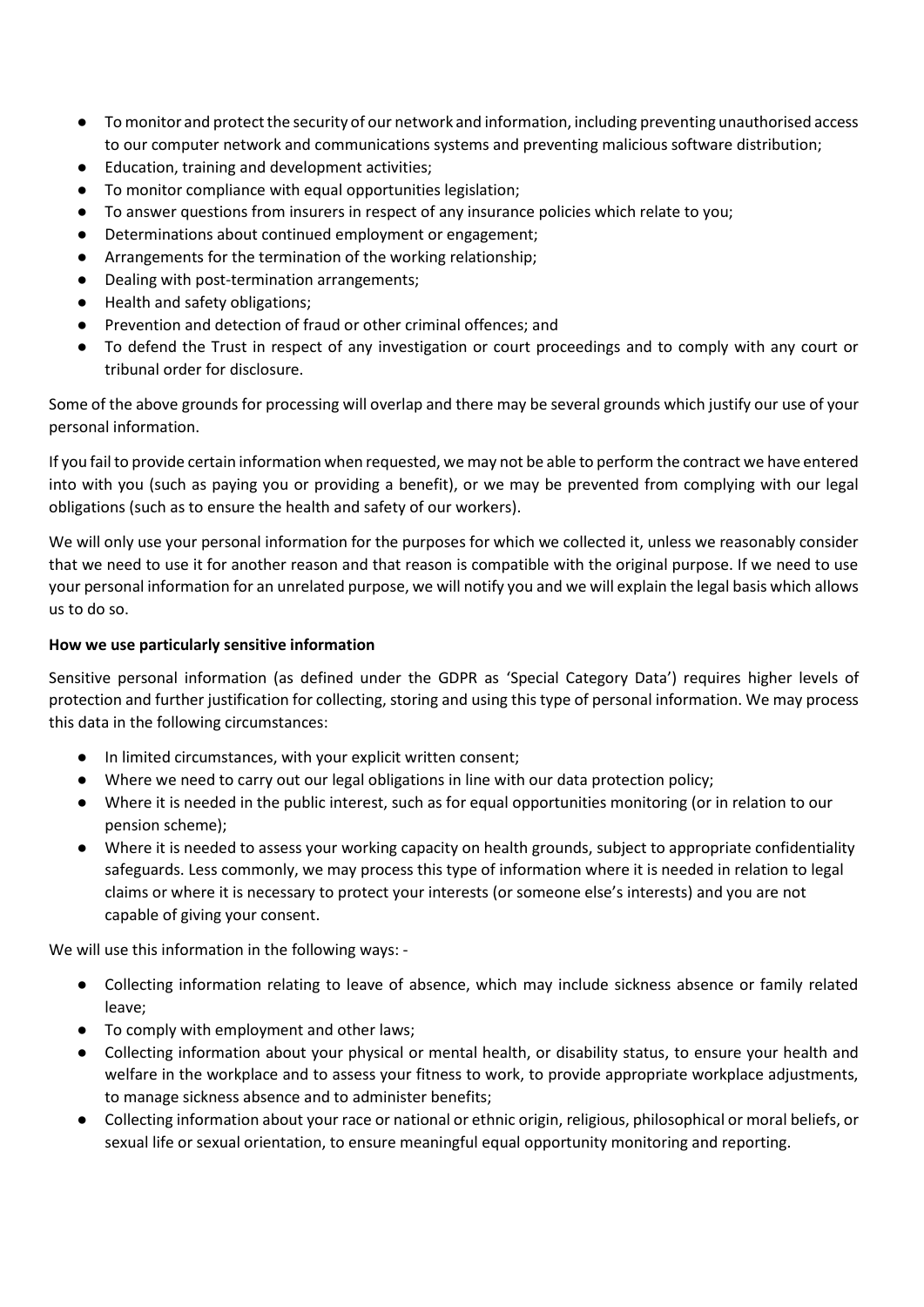● To record trade union membership information to pay trade union premiums and to comply with employment law obligations.

### **Criminal convictions**

We may only use information relating to criminal convictions where the law allows us to do so. This will usually be where it is necessary to carry out our legal obligations. We will only collect information about criminal convictions if it is appropriate given the nature of the role and where we are legally able to do so.

Where appropriate we will collect information about criminal convictions as part of the recruitment process or we may be notified of such information directly by you in the course of working for us.

### **Automated decision making**

Automated decision making takes place when an electronic system uses personal information to make a decision without human intervention. We are allowed to use automated decision making in the following circumstances: -

- Where we have notified you of the decision and given you 21 days to request a reconsideration;
- Where it is necessary to perform the contract with you and appropriate measures are put in place to safeguard your rights; or
- In limited circumstances, with your explicit written consent and where appropriate measures are in place to safeguard your rights.

You will not be subject to decisions that will have a significant impact on you based solely on automated decisionmaking, unless we have a lawful basis for doing so and we have notified you.

#### **Sharing data**

We may need to share your data with third parties, including third party service providers where required by law, where it is necessary to administer the working relationship with you or where we have another legitimate interest in doing so. These include the following:

- the Department for Education (DfE);
- Ofsted;
- Other schools within the Federation/Trust;
- Prospective Employers;
- Welfare services (such as social services);
- Law enforcement officials such as police, HMRC;
- LADO;
- Training providers;
- Professional advisors such as lawyers and consultants;
- Support services (including HR support, insurance, IT support, information security, pensions and payroll);
- The Local Authority;
- Occupational Health;
- DBS; and
- Recruitment and supply agencies.

Information will be provided to those agencies securely or anonymised where possible.

The recipient of the information will be bound by confidentiality obligations, we require them to respect the security of your data and to treat it in accordance with the law.

We may transfer your personal information outside the EU. If we do, you can expect a similar degree of protection in respect of your personal information.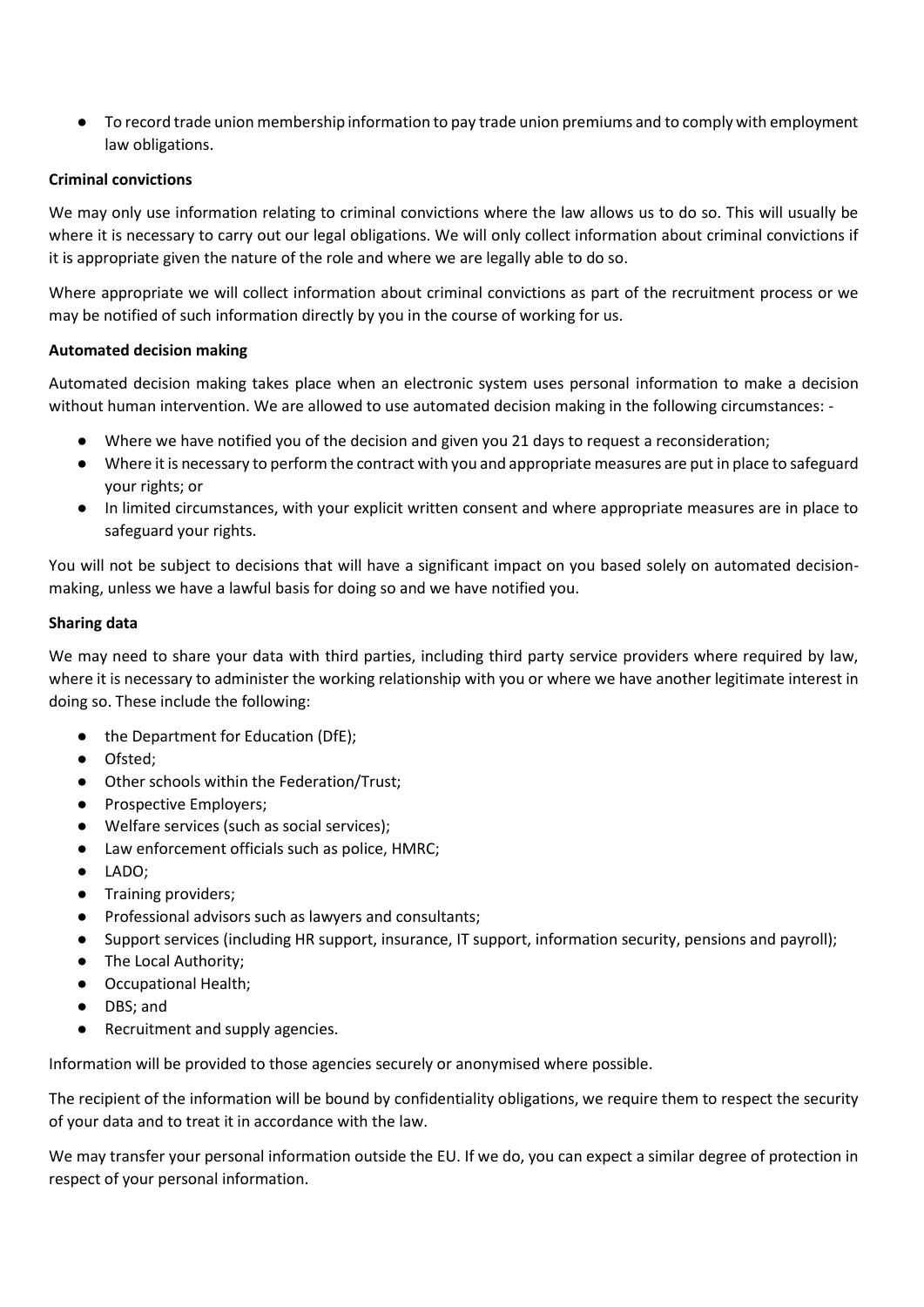### **Retention periods**

Except as otherwise permitted or required by applicable law or regulation, the Trust only retains personal data for as long as necessary to fulfil the purposes they collected it for, as required to satisfy any legal, accounting or reporting obligations, or as necessary to resolve disputes.

To determine the appropriate retention period for personal data, the Trust considers the amount, nature, and sensitivity of personal data, the potential risk of harm from unauthorised use or disclosure of personal data, the purposes for processing the personal data, whether we can fulfil the purposes of processing by other means and any applicable legal requirements.

Once you are no longer an employee, worker or contractor of the company we will retain and securely destroy your personal information in accordance with our data retention policy.

The Trust typically retains personal data for 6 years, subject to any exceptional circumstances or to comply with laws or regulations that require a specific retention period.

### **Security**

We have put in place measures to protect the security of your information (i.e. against it being accidentally lost, used or accessed in an unauthorised way). In addition, we limit access to your personal information to those employees, agents, contractors and other third parties who have a business need to know. Details of these measures are available

Third parties will only process your personal information on our instructions and where they have agreed to treat information confidentially and to keep it secure.

We have put in place procedures to deal with any suspected data security breach and will notify you and any applicable regulator of a suspected breach where we are legally required to do so.

#### **Your rights of access, correction, erasure and restriction**

It is important that the personal information we hold about you is accurate and current. Please keep us informed if your personal information changes during your working relationship with us.

Under certain circumstances by law you have the right to: -

- Access your personal information (commonly known as a 'Subject Access Request'). This allows you to receive a copy of the personal information we hold about you and to check we are lawfully processing it. You will not have to pay a fee to access your personal information. However, we may charge a reasonable fee if your request for access is clearly unfounded or excessive. Alternatively, we may refuse to comply with the request in such circumstances.
- Correction of the personal information we hold about you. This enables you to have any inaccurate information we hold about you corrected.
- Erasure of your personal information. You can ask us to delete or remove personal data if there is no good reason for us continuing to process it.
- Restriction of processing your personal information. You can ask us to suspend processing personal information about you in certain circumstances, for example, if you want us to establish its accuracy before processing it.
- To object to processing in certain circumstances (for example for direct marketing purposes).
- To transfer your personal information to another party.

If you want to exercise any of the above rights, please contact the IT Network and Data Manager in writing.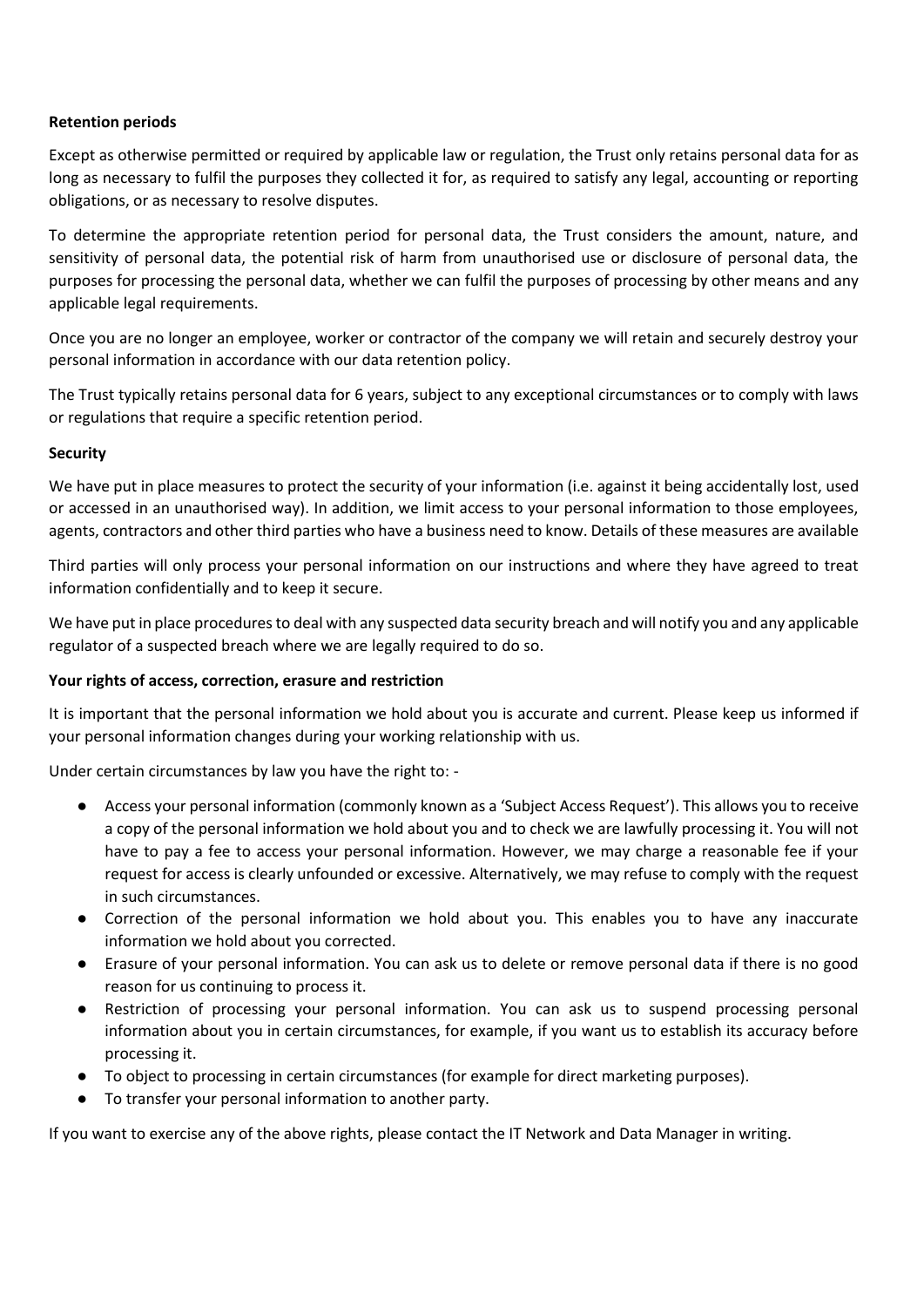We may need to request specific information from you to help us confirm your identity and ensure your right to access the information (or to exercise any of your other rights). This is another appropriate security measure to ensure that personal information is not disclosed to any person who has no right to receive it.

#### **Right to withdraw consent**

In the limited circumstances where you may have provided your consent to the collection, processing and transfer of your personal information for a specific purpose, you have the right to withdraw your consent for that specific processing at any time. To withdraw your consent, please contact the IT Network and Data Manager. Once we have received notification that you have withdrawn your consent, we will no longer process your information for the purpose or purposes you originally agreed to, unless we have another legitimate basis for doing so in law.

### **How to raise a concern**

We hope that the IT Network and Data Manager can resolve any query you raise about our use of your information in the first instance.

We have appointed a data protection officer (DPO) to oversee compliance with data protection and this privacy notice. If you have any questions about how we handle your personal information which cannot be resolve by the IT Network and Data Manager, then you can contact the DPO on the details below: -

Data Protection Officer Name: Craig Stilwell

Data Protection Officer Details: Judicium Consulting Ltd, 72 Cannon Street, London, EC4N 6AE

Data Protection Officer Email: [dataservices@judicium.com](mailto:dataservices@judicium.com)

You have the right to make a complaint at any time to the Information Commissioner's Office, the UK supervisory authority for data protection issues.

#### **Changes to this Privacy Notice**

We reserve the right to update this privacy notice at any time, and we will provide you with a new privacy notice when we make any substantial updates. We may also notify you in other ways from time to time about the processing of your personal information.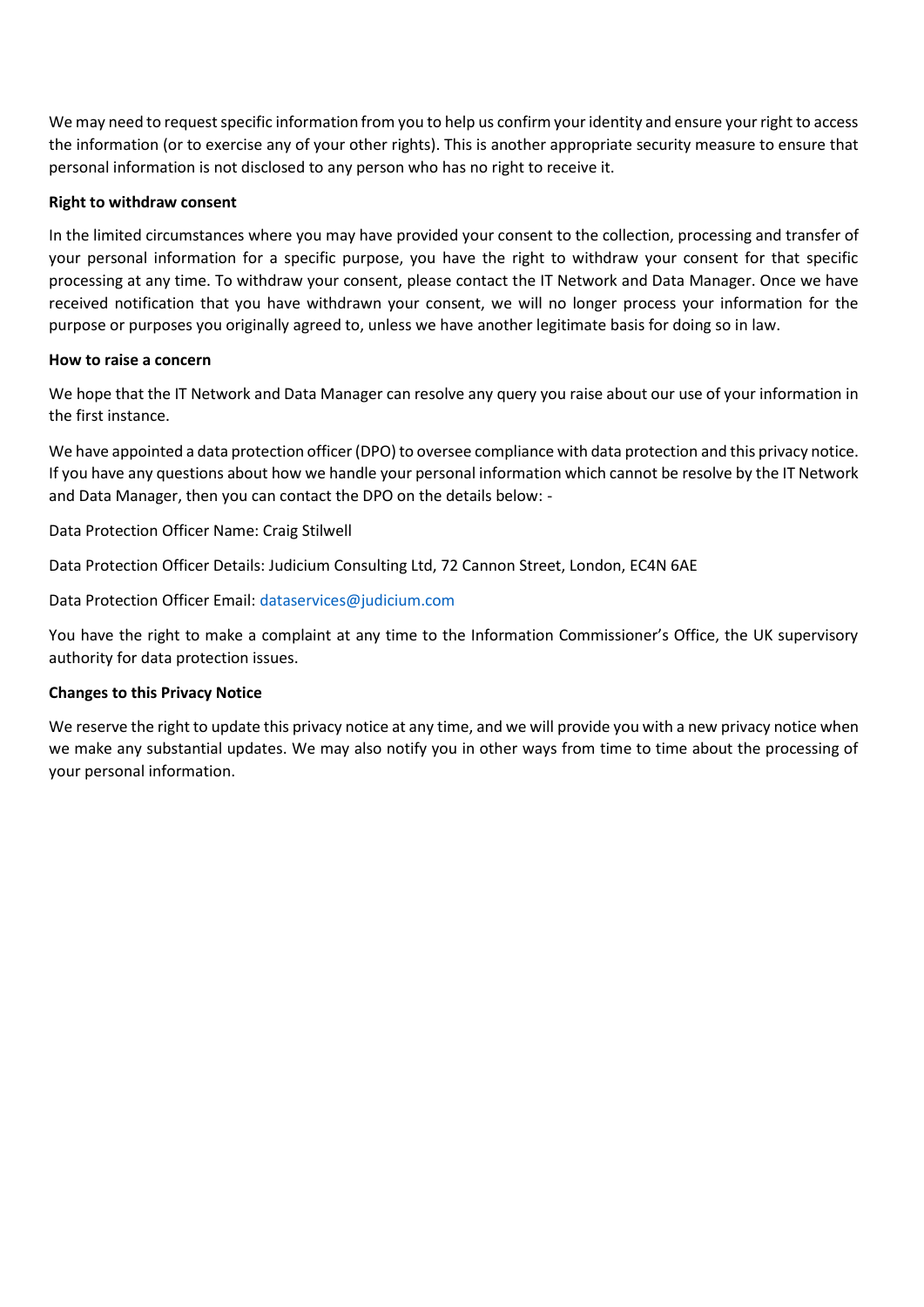# **Appendix C: Privacy Notice for Governors and Volunteers**

# **[NAME OF SCHOOL]**

[NAME OF SCHOOL] is committed to protecting the privacy and security of your personal information. This privacy notice describes how we collect and use personal information about you during and after your work relationship with us, in accordance with the General Data Protection Regulation (GDPR).

It applies to governors and volunteers.

### **Who collects this information**

[NAME OF SCHOOL] is a 'Data Controller'. This means that we are responsible for deciding how we hold and use personal information about you.

We are required under Data Protection legislation to notify you of the information contained in this Privacy Notice. This Notice does not form part of any contract of employment or other contract to provide services and we may update this notice at any time.

It is important that you read this Notice, together with any other privacy notice we may provide on specific occasions when we are collecting or processing personal information about you, so that you are aware of how and why we are using such information.

### **Data Protection principles**

We will comply with the data protection principles when gathering and using personal information, as set out in our data protection policy.

## **The categories of information that we collect, process, hold and share**

We may collect, store and use the following categories of personal information about you: -

- Personal information and contact details such as name, any previous name, title, addresses, date of birth, marital status, phone numbers and personal email addresses;
- Emergency contact information such as names, relationship, phone numbers and email addresses;
- Education details;
- DBS details;
- Employment details;
- Information about business and pecuniary interests;
- Information acquired as part of your application to become a governor;
- Criminal records information as required by law to enable you to work with children;
- Information about your use of our IT, communications and other systems, and other monitoring information;
- Photographs;
- Images captured by the School's CCTV system;
- Your racial or ethnic origin, sex and sexual orientation, religious or similar beliefs; and
- Details in references about you that we give to others.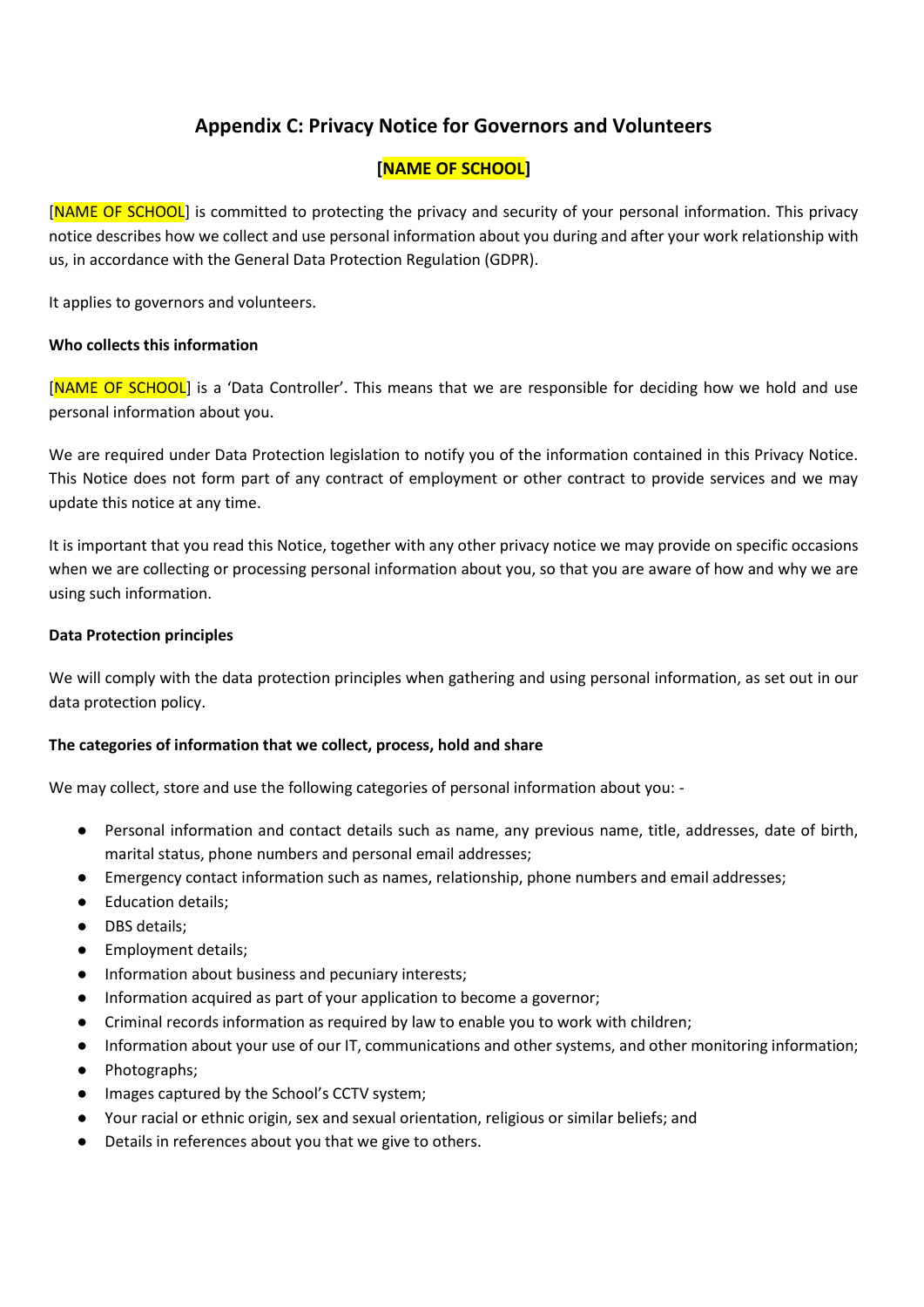#### **How we collect this information**

We may collect this information from you directly, from the DBS, other employees and professionals we may engage, automated monitoring of our websites and other technical systems such as our computer networks and connects, CCTV and access control systems, remote access systems, email and instant messaging systems, intranet and internet facilities.

A majority of the information that we collect from you is mandatory, however there is some information that you can choose whether or not to provide it to us. Whenever we seek to collect information from you, we make it clear whether you must provide this information (and if so, what the possible consequences are of not complying), or whether you have a choice.

### **How we use your information**

We will only use your personal information when the law allows us to. Most commonly, we will use your information in the following circumstances: -

- Where you have provided your consent;
- Where we need to perform the contract we have entered into with you;
- Where we need to comply with a legal obligation (such as health and safety legislation and under statutory codes of practice);
- Where it is needed in the public interest or for official purposes; or
- Where it is necessary for our legitimate interests (or those of a third party) and your interests, rights and freedoms do not override those interests.

We need all the categories of information in the list above primarily to allow us to comply with our legal obligations and to enable us as a Trust to perform our public task. Please note that we may process your information without your knowledge or consent, where this is required or permitted by law.

The situations in which we will process your personal information are listed below: -

- To determine appointment and suitability as a governor;
- To deal with election of governors;
- To comply with safeguarding obligations;
- To provide details on our website or online databases about governors;
- To communicate with third parties and other stakeholders to the Trust;
- For business management and planning purposes (including accounting, budgetary and health and safety purposes;
- For financial purposes (such as expenses);
- To deal with any complaints/investigations as required;
- When you sit on a panel or committee, name and comments as well as decisions made;
- To send communications in your role as governor;
- For education, training and development requirements;
- In order to review governance of the Trust;
- In order to comply with any legal dispute or any legal obligations;
- In order to comply with regulatory requirements or health and safety obligations;
- To ensure system security, including preventing unauthorised access to our networks;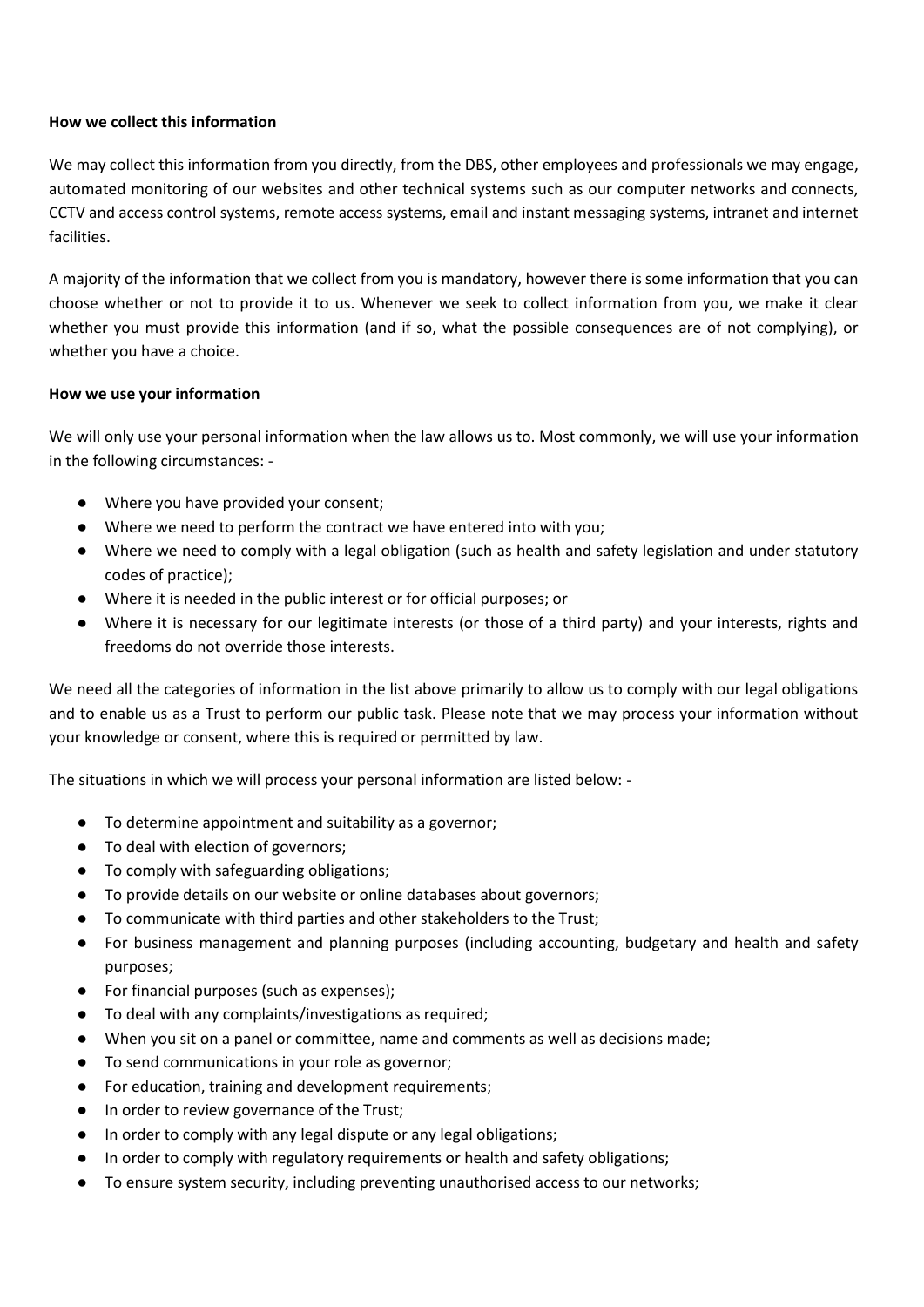- To monitor use of our systems to ensure compliance with our IT processes;
- To receive advice from external advisors and consultants;
- To liaise with regulatory bodies (such as the DfE, DBS); and
- Dealing with termination of your appointment.

Some of the above grounds for processing will overlap and there may be several grounds which justify our use of your personal information.

If you fail to provide certain information when requested, we may be prevented from complying with our legal obligations (such as to ensure health and safety). Where you have provided us with consent to use your data, you may withdraw this consent at any time.

We will only use your personal information for the purposes for which we collected it, unless we reasonably consider that we need to use it for another reason and that reason is compatible with the original purpose. If we need to use your personal information for an unrelated purpose, we will notify you and we will explain the legal basis which allows us to do so.

## **How we use particularly sensitive information**

Sensitive personal information (as defined under the GDPR as 'Special category data') requires higher levels of protection and further justification for collecting, storing and using this type of personal information. We may process this data in the following circumstances: -

- In limited circumstances, with your explicit written consent;
- Where we need to carry out our legal obligations in line with our data protection policy;
- Where it is needed in the public interest, such as for equal opportunities monitoring (or in relation to our pension scheme); or
- Where it is needed in relation to legal claims or where it is necessary to protect your interests (or someone else's interests) and you are not capable of giving your consent.

## **Criminal convictions**

We may only use information relating to criminal convictions where the law allows us to do so. This will usually be where it is necessary to carry out our legal obligations. We will only collect information about criminal convictions if it is appropriate given the nature of the role and where we are legally able to do so.

Where appropriate we will collect information about criminal convictions as part of the recruitment process or we may be notified of such information directly by you in the course of working for us.

## **Automated decision making**

Automated decision making takes place when an electronic system uses personal information to make a decision without human intervention. We are allowed to use automated decision making in the following circumstances: -

- Where we have notified you of the decision and given you 21 days to request a reconsideration;
- Where it is necessary to perform the contract with you and appropriate measures are put in place to safeguard your rights; or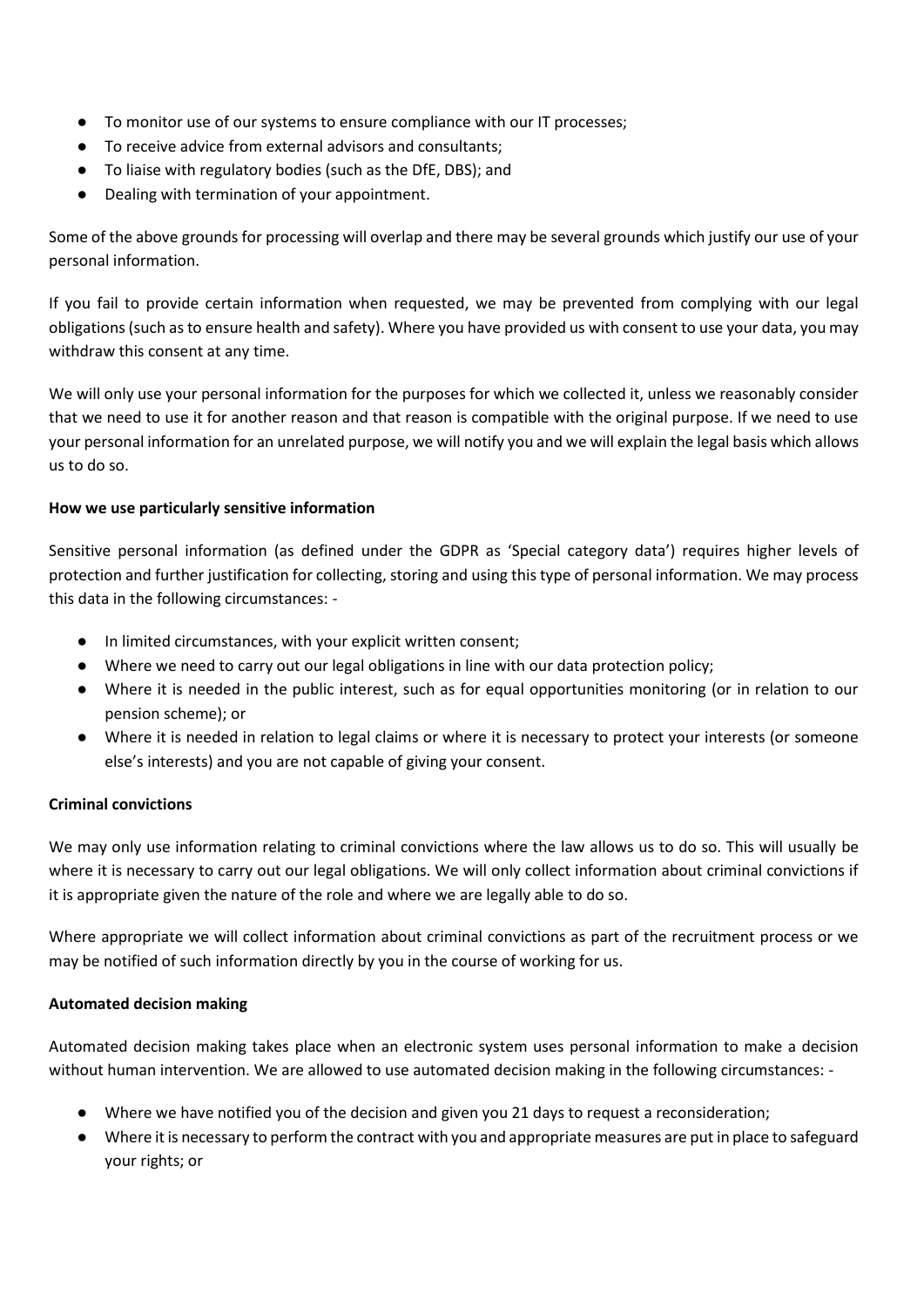● In limited circumstances, with your explicit written consent and where appropriate measures are in place to safeguard your rights.

You will not be subject to decisions that will have a significant impact on you based solely on automated decisionmaking, unless we have a lawful basis for doing so and we have notified you.

## **Sharing data**

We may need to share your data with third parties, including third party service providers where required by law, where it is necessary to administer the working relationship with you or where we have another legitimate interest in doing so. These include the following: -

- Government departments or agencies
- The Local Authority
- Suppliers and Service providers
- Professional advisors and consultants
- The Department for Education
- Law enforcement
- Other schools within the federation/trust
- Support services;
- DBS.

Information will be provided to those agencies securely or anonymised where possible.

The recipient of the information will be bound by confidentiality obligations, we require them to respect the security of your data and to treat it in accordance with the law.

We may transfer your personal information outside the EU. If we do, you can expect a similar degree of protection in respect of your personal information.

#### **Retention periods**

Except as otherwise permitted or required by applicable law or regulation, the Trust only retains personal data for as long as necessary to fulfil the purposes they collected it for, as required to satisfy any legal, accounting or reporting obligations, or as necessary to resolve disputes.

To determine the appropriate retention period for personal data, the Trust considers the amount, nature, and sensitivity of personal data, the potential risk of harm from unauthorised use or disclosure of personal data, the purposes for processing the personal data, whether we can fulfil the purposes of processing by other means and any applicable legal requirements.

Once you are no longer a governor or volunteer of the school we will retain and securely destroy your personal information in accordance with our data retention policy.

## **Security**

We have put in place measures to protect the security of your information (i.e. against it being accidentally lost, used or accessed in an unauthorised way). In addition, we limit access to your personal information to those employees,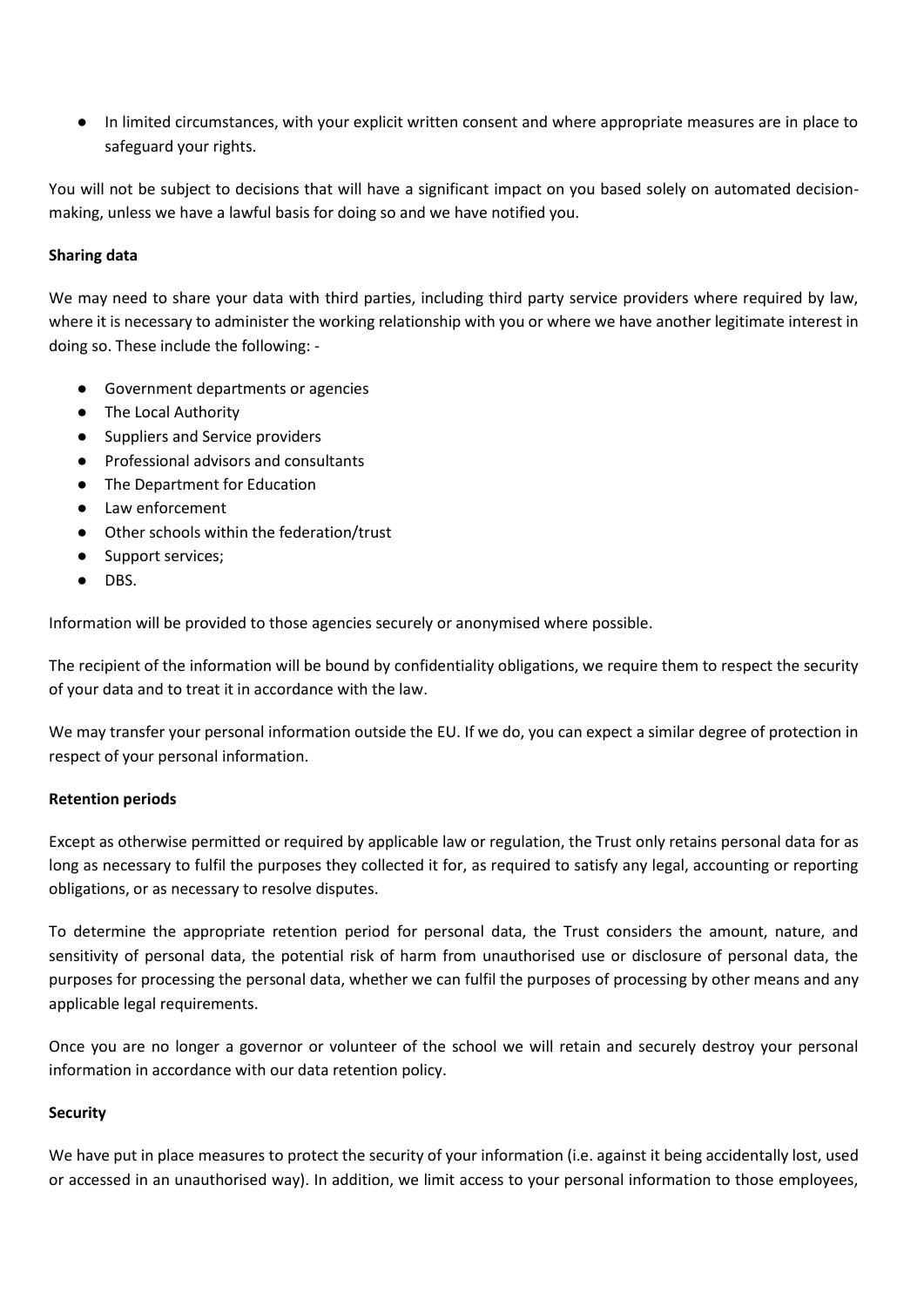agents, contractors and other third parties who have a business need to know. Details of these measures are available [DETAILS].

Third parties will only process your personal information on our instructions and where they have agreed to treat information confidentially and to keep it secure.

We have put in place procedures to deal with any suspected data security breach and will notify you and any applicable regulator of a suspected breach where we are legally required to do so.

## **Your rights of access, correction, erasure and restriction**

It is important that the personal information we hold about you is accurate and current. Please keep us informed if your personal information changes during your working relationship with us.

Under certain circumstances by law you have the right to: -

- Access your personal information (commonly known as a "subject access request"). This allows you to receive a copy of the personal information we hold about you and to check we are lawfully processing it. You will not have to pay a fee to access your personal information. However we may charge a reasonable fee if your request for access is clearly unfounded or excessive. Alternatively we may refuse to comply with the request in such circumstances.
- Correction of the personal information we hold about you. This enables you to have any inaccurate information we hold about you corrected.
- Erasure of your personal information. You can ask us to delete or remove personal data if there is no good reason for us continuing to process it.
- Restriction of processing your personal information. You can ask us to suspend processing personal information about you in certain circumstances, for example, if you want us to establish its accuracy before processing it.
- To object to processing in certain circumstances (for example for direct marketing purposes).
- To transfer your personal information to another party.

If you want to exercise any of the above rights, please contact  $[NAME]$  in writing.

We may need to request specific information from you to help us confirm your identity and ensure your right to access the information (or to exercise any of your other rights). This is another appropriate security measure to ensure that personal information is not disclosed to any person who has no right to receive it.

#### **Right to withdraw consent**

In the limited circumstances where you may have provided your consent to the collection, processing and transfer of your personal information for a specific purpose, you have the right to withdraw your consent for that specific processing at any time. To withdraw your consent, please contact [NAME]. Once we have received notification that you have withdrawn your consent, we will no longer process your information for the purpose or purposes you originally agreed to, unless we have another legitimate basis for doing so in law.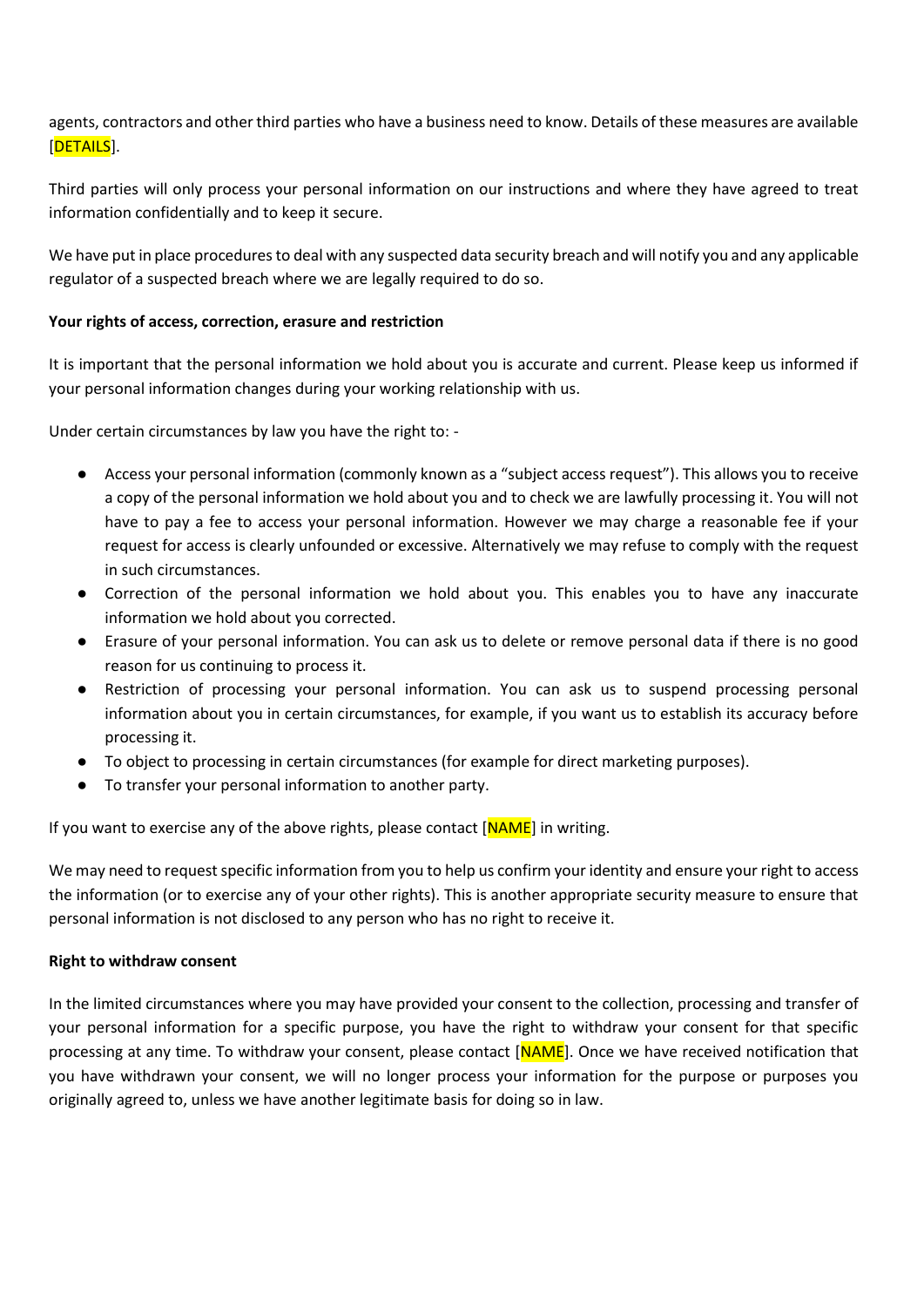#### **How to raise a concern**

We hope that [NAME] can resolve any query you raise about our use of your information in the first instance.

We have appointed a Data Protection Officer (DPO) to oversee compliance with Data Protection and this Privacy Notice. If you have any questions about how we handle your personal information which cannot be resolved by [NAME], then you can contact the DPO on the details below: -

Data Protection Officer: Judicium Consulting Limited

Address: 72 Cannon Street, London, EC4N 6AE

Email: dataservices@judicium.com

Web: www.judiciumeducation.co.uk

Lead Contact: Craig Stilwell

You have the right to make a complaint at any time to the Information Commissioner's Office, the UK supervisory authority for data protection issues.

#### **Changes to this Privacy Notice**

We reserve the right to update this privacy notice at any time, and we will provide you with a new privacy notice when we make any substantial updates. We may also notify you in other ways from time to time about the processing of your personal information.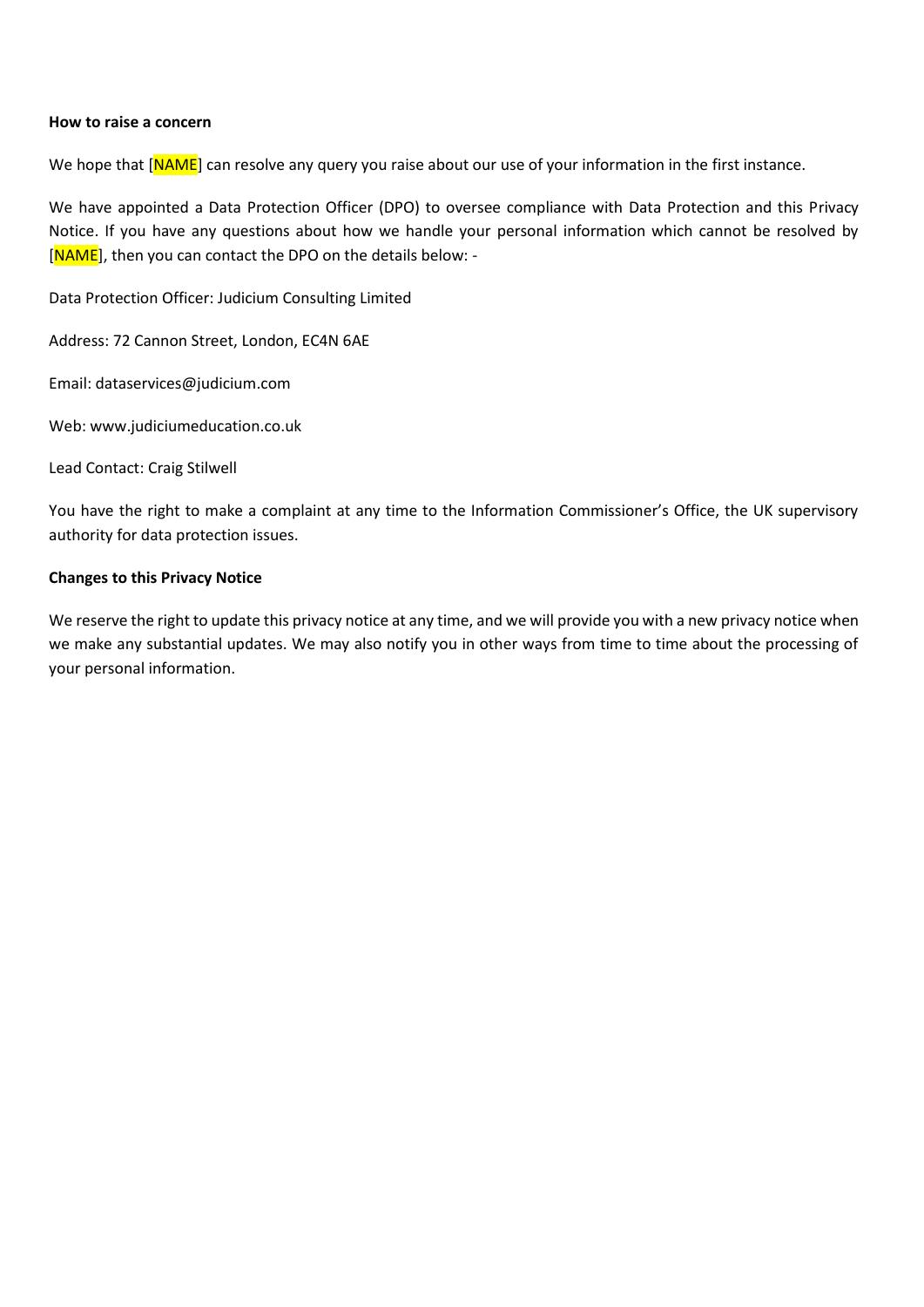# **Appendix D Data Retention Policy**

The Trust has a responsibility to maintain its records and record keeping systems. When doing this, the Trust will take account of the following factors: -

- The most efficient and effective way of storing records and information;
- The confidential nature of the records and information stored;
- The security of the record systems used;
- Privacy and disclosure; and
- Their accessibility.

This policy does not form part of any employee's contract of employment and is not intended to have a contractual effect. It does, however, reflect the Trust's current practice, the requirements of current legislation and best practice and guidance. It may be amended by the Trust from time to time and any changes will be notified to employees within one month of the date on which the change is intended to take effect. The Trust may also vary any parts of this procedure, including any time limits, as appropriate in any case.

## **Data Protection**

This policy sets out how long employment-related and pupil data will normally be held by us and when that information will be confidentially destroyed in compliance with the terms of the General Data Protection Regulation (GDPR) and the Freedom of Information Act 2000.

Data will be stored and processed to allow for the efficient operation of the Trust. The Trust's Data Protection Policy outlines its duties and obligations under the GDPR.

## **Retention schedule**

Information (hard copy and electronic) will be retained for at least the period specified in the attached retention schedule. When managing records, the Trust will adhere to the standard retention times listed within that schedule.

Paper records will be regularly monitored by the IT Network and Data Manager.

Electronic records will be regularly monitored by the IT Network and Data Manager.

The schedule is a relatively lengthy document listing the many types of records used by the Trust and the applicable retention periods for each record type. The retention periods are based on business needs and legal requirements.

## **Destruction of records**

Where records have been identified for destruction they should be disposed of in an appropriate way. All information must be reviewed before destruction to determine whether there are special factors that mean destruction should be delayed, such as potential litigation, complaints or grievances.

All paper records containing personal information, or sensitive policy information should be shredded before disposal where possible. All other paper records should be disposed of by an appropriate waste paper merchant. All electronic information will be deleted.

Each school maintains a database of records which have been destroyed and who authorised their destruction. When destroying documents, the appropriate staff member should record in this list at least: -

- File reference (or other unique identifier);
- File title/description;
- Number of files; and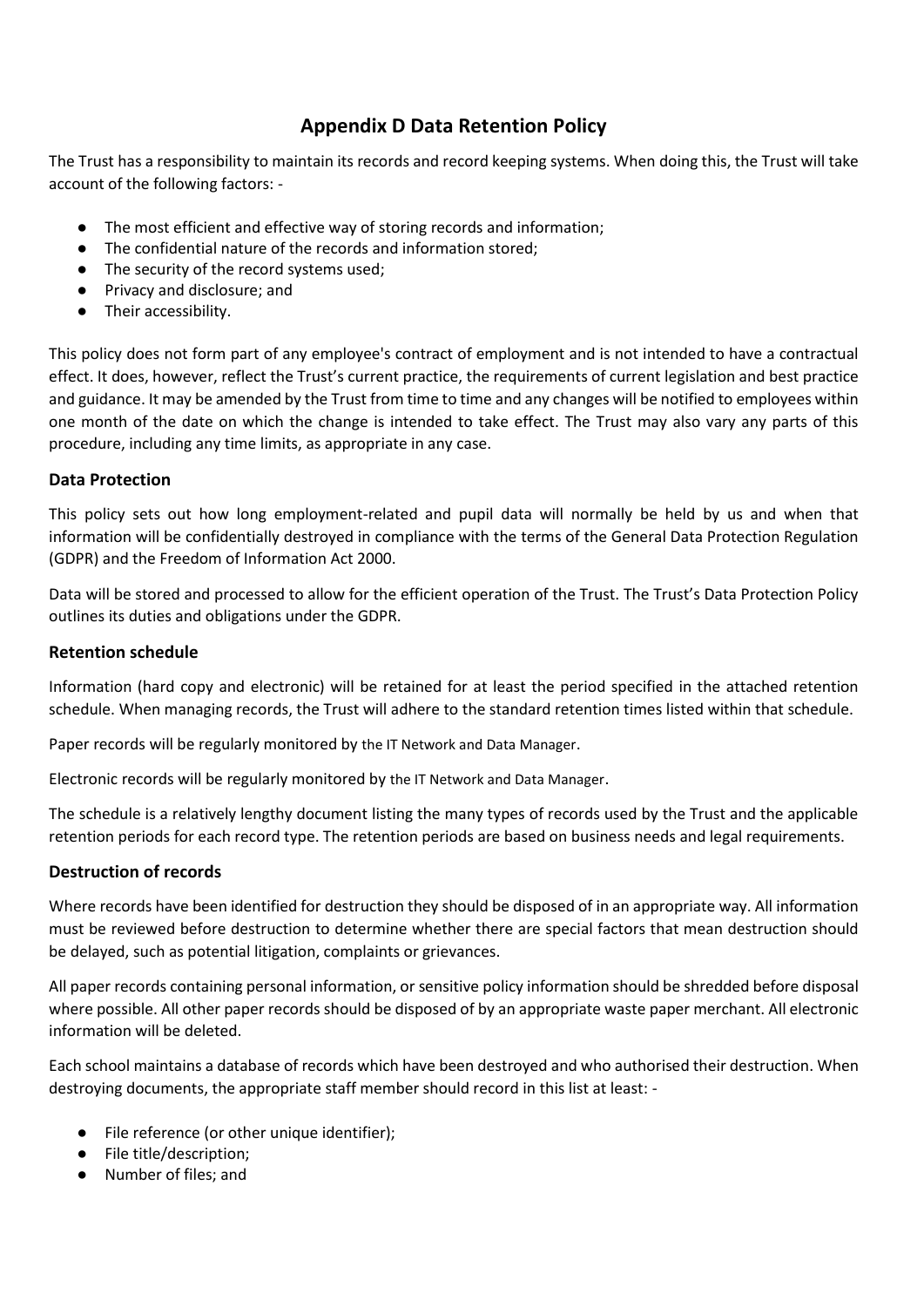● Name of the authorising officer.

## **Archiving**

Where records have been identified as being worthy of preservation over the longer term, arrangements should be made to transfer the records to the archives. A database of the records sent to the archives is maintained by the IT Network and Data Manager. The appropriate staff member, when archiving documents should record in this list the following information: -

- File reference (or other unique identifier);
- File title/description;
- Number of files; and
- Name of the authorising officer.

## **Transferring information to other media**

Where lengthy retention periods have been allocated to records, members of staff may wish to consider converting paper records to other media such as digital media or virtual storage centres (such as cloud storage). The lifespan of the media and the ability to migrate data where necessary should always be considered.

### **Responsibility and monitoring**

The IT Network and Data Manager has primary and day-to-day responsibility for implementing this Policy. The Data Protection Officer, in conjunction with the Trust is responsible for monitoring its use and effectiveness and dealing with any queries on its interpretation. The data protection officer will consider the suitability and adequacy of this policy and report improvements directly to management.

Internal control systems and procedures will be subject to regular audits to provide assurance that they are effective in creating, maintaining and removing records.

Management at all levels are responsible for ensuring those reporting to them are made aware of and understand this Policy and are given adequate and regular training on it.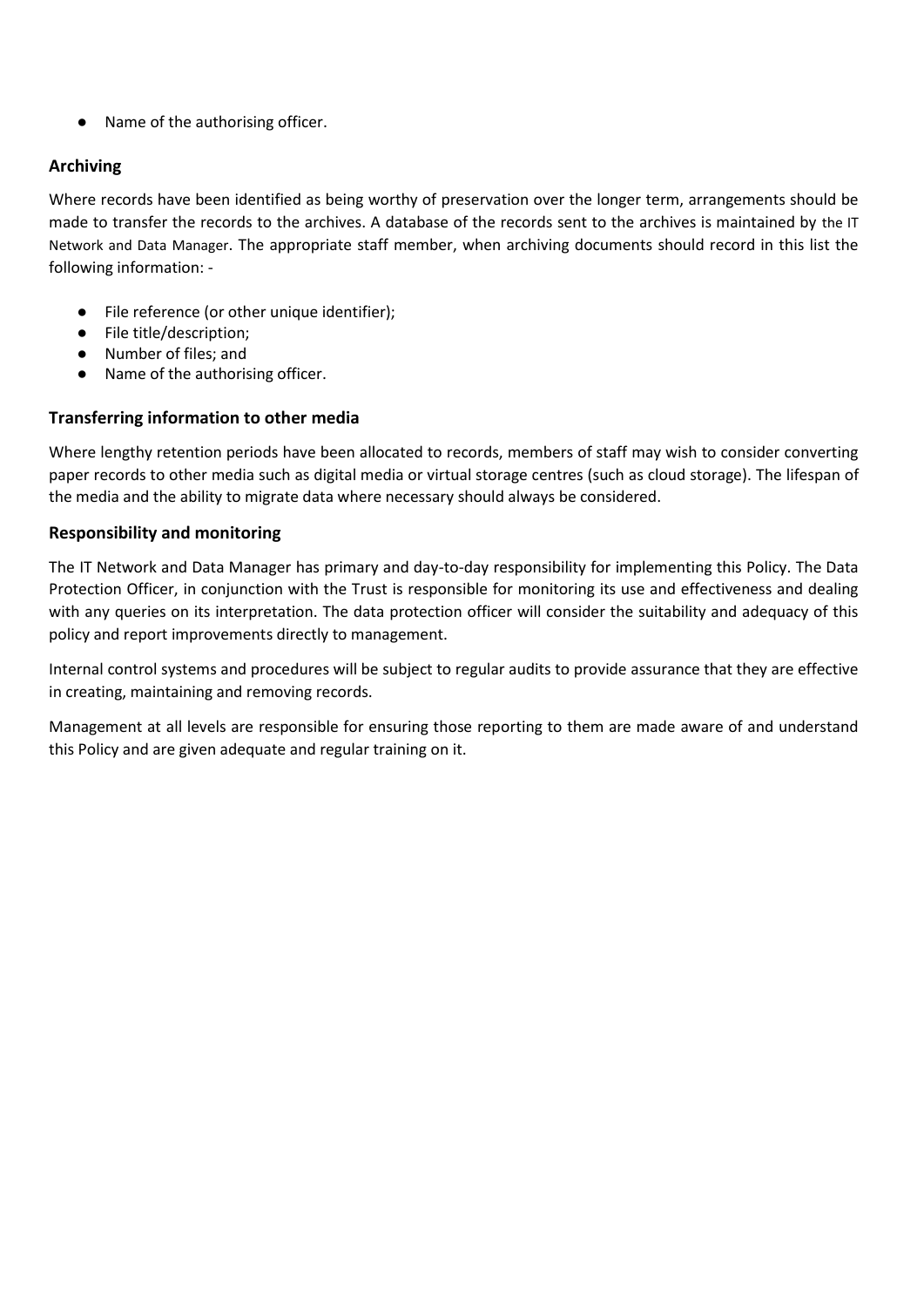# **RETENTION SCHEDULE**

| <b>FILE DESCRIPTION</b>                                                                                            | <b>RETENTION PERIOD</b>                                                                                                                                                                                                                                                                                       |
|--------------------------------------------------------------------------------------------------------------------|---------------------------------------------------------------------------------------------------------------------------------------------------------------------------------------------------------------------------------------------------------------------------------------------------------------|
| <b>Employment Records</b>                                                                                          |                                                                                                                                                                                                                                                                                                               |
| Job applications and interview records of unsuccessful<br>candidates                                               | Six months after notifying unsuccessful candidates, unless<br>the Trust has applicants' consent to keep their CVs for<br>future reference. Application forms will give applicants the<br>opportunity to object to their details being retained                                                                |
| Job applications and interview records of successful<br>candidates                                                 | 6 years after employment ceases                                                                                                                                                                                                                                                                               |
| Written particulars of employment, contracts of<br>employment and changes to terms and conditions                  | 6 years after employment ceases                                                                                                                                                                                                                                                                               |
| Right to work documentation including identification<br>documents                                                  | 2 years after employment ceases                                                                                                                                                                                                                                                                               |
| Immigration checks                                                                                                 | Two years after the termination of employment                                                                                                                                                                                                                                                                 |
| DBS checks and disclosures of criminal records forms                                                               | As soon as practicable after the check has been completed<br>and the outcome recorded (i.e. whether it is satisfactory or<br>not) unless in exceptional circumstances (for example to<br>allow for consideration and resolution of any disputes or<br>complaints) in which case, for no longer than 6 months. |
| Change of personal details notifications                                                                           | No longer than 6 months after receiving this notification                                                                                                                                                                                                                                                     |
| <b>Emergency contact details</b>                                                                                   | Destroyed on termination                                                                                                                                                                                                                                                                                      |
| Personnel and training records                                                                                     | While employment continues and up to six years after<br>employment ceases                                                                                                                                                                                                                                     |
| Annual leave records                                                                                               | Six years after the end of tax year they relate to or possibly<br>longer if leave can be carried over from year to year                                                                                                                                                                                       |
| Consents for the processing of personal and sensitive<br>data                                                      | For as long as the data is being processed and up to 6 years<br>afterwards                                                                                                                                                                                                                                    |
| <b>Working Time Regulations:</b><br>Opt out forms                                                                  | Two years from the date on which they were<br>entered into                                                                                                                                                                                                                                                    |
| Records of compliance with WTR                                                                                     | Two years after the relevant period                                                                                                                                                                                                                                                                           |
| Disciplinary and training records                                                                                  | 6 years after employment ceases                                                                                                                                                                                                                                                                               |
| Allegations of a child protection nature against a<br>member of staff including where the allegation is<br>founded | 10 years from the date of the allegation or the person's<br>normal retirement age (whichever is longer). This should<br>be kept under review.                                                                                                                                                                 |
| Malicious allegations should be removed.<br><b>Financial and Payroll Records</b>                                   |                                                                                                                                                                                                                                                                                                               |
| Pension records                                                                                                    | 12 years                                                                                                                                                                                                                                                                                                      |
| Retirement benefits schemes - notifiable events (for                                                               | 6 years from the end of the scheme year in which the event                                                                                                                                                                                                                                                    |
| example, relating to incapacity)                                                                                   | took place                                                                                                                                                                                                                                                                                                    |
| Payroll and wage records                                                                                           | 6 years after end of tax year they relate to                                                                                                                                                                                                                                                                  |
| Maternity/Adoption/Paternity Leave records                                                                         | 3 years after end of tax year they relate to                                                                                                                                                                                                                                                                  |
| <b>Statutory Sick Pay</b>                                                                                          | 3 years after the end of the tax year they relate to                                                                                                                                                                                                                                                          |
| <b>Current bank details</b>                                                                                        | No longer than necessary                                                                                                                                                                                                                                                                                      |